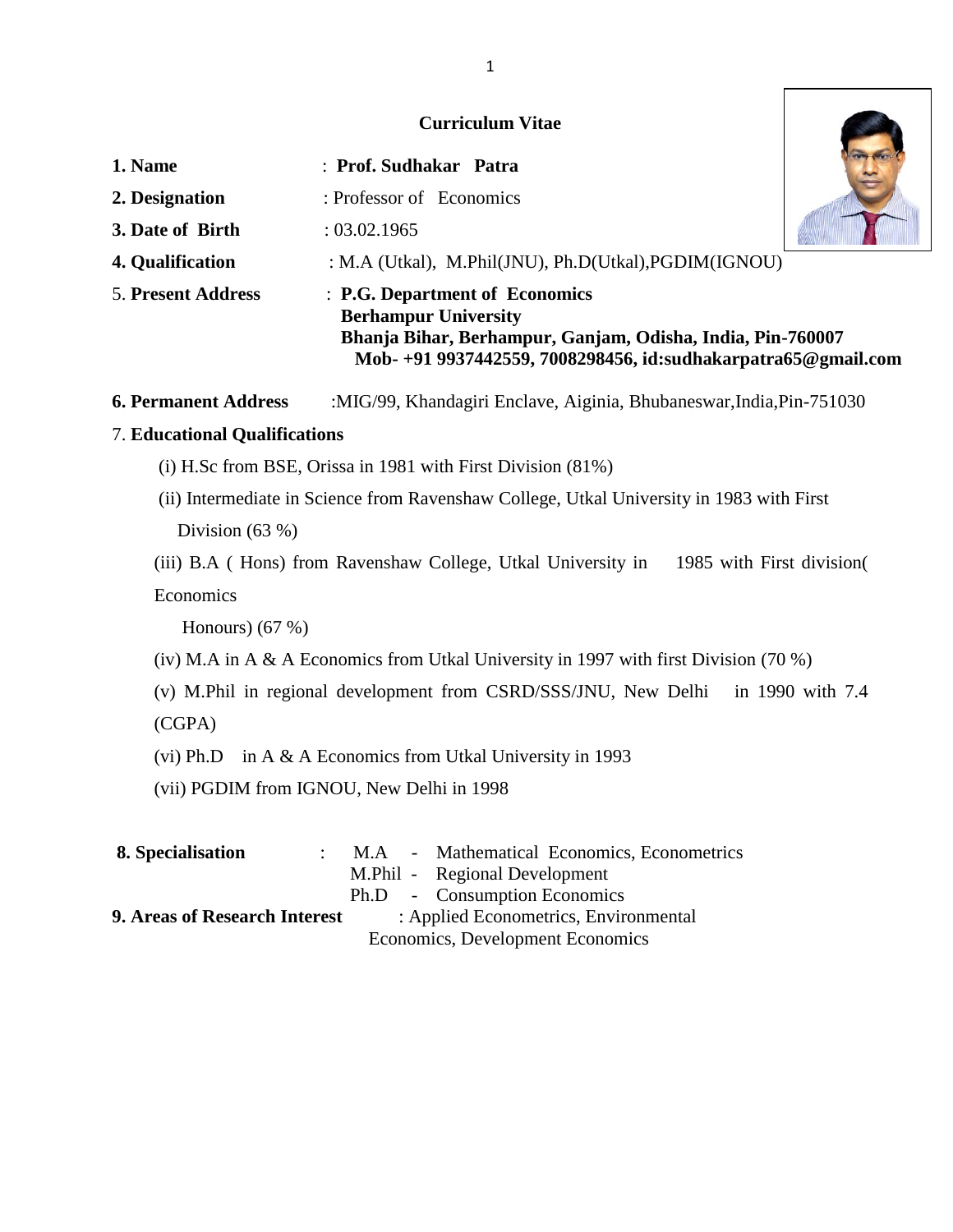| Name of the<br>institution | University | Designatio<br>n | of<br><b>Nature</b><br>post | Classes<br>taught | Period<br>(Give) | of<br>Length<br>experiences           |
|----------------------------|------------|-----------------|-----------------------------|-------------------|------------------|---------------------------------------|
|                            |            |                 | Temporary /                 | UG / PG           | dates)           | (years)                               |
|                            |            |                 | Permanent                   | Pass              |                  | months)                               |
|                            |            |                 |                             | Hons.             |                  |                                       |
| S.V. College               | Delhi      | Lecturer in     | Leave                       | U.G.(H)           | 23.8.88<br>to    | 4 months                              |
|                            | University | economics       | Vacancy                     |                   | 31.12.88         |                                       |
| Govt.                      | Berhampur  | Lecturer in     | Permanent                   | UG(H)             | 2.7.90<br>to     | $\overline{7}$<br>8<br>yrs.           |
| College,                   | University | economics       |                             |                   | 28.2.98          | months                                |
| Phulbani                   |            |                 |                             |                   |                  |                                       |
| N.C. College,              | Utkal      | Sr.             | Permanent                   | UG(H)             | 1.3.98<br>to     | 5<br>$\overline{\mathcal{L}}$<br>Yrs. |
| Jajpur                     | Univesity  | Lecturer in     |                             |                   | 1.7.03           | months                                |
|                            |            | economics       |                             |                   |                  |                                       |
| N.C. College,              | Utkal      | Reader<br>in    | Permanent                   | UG(H)             | 2.7.03<br>to     | 8<br>Yrs.<br>$\overline{4}$           |
| Jajpur                     | University | economics       |                             |                   | 3.3.08           | months                                |
| F.M.                       | F.M.       | Reader<br>in    | permanent                   | P.G.              | 4.3.08<br>to     | 1yr 11 months                         |
| University                 | University | economics       |                             | M.Phil            | 30.01.10         |                                       |
| Ravenshaw                  | Ravensha   | Reader<br>in    | Permanent                   | P.G,              | 31.01.10 to      | 6 years                               |
| University                 | W          | Economics       |                             | M.Phil            | 27.01.2016       |                                       |
|                            | University |                 |                             |                   |                  |                                       |
| Berhampur                  | Berhampur  | Professor       | Permanent                   | PG,               | $28-01-$         | $\overline{5}$<br>10<br>Years         |
| University                 | University | of              |                             | M.Phil            | 2016             | months                                |
|                            |            | Economics       |                             |                   | continuing       |                                       |

## **10.Teaching experience at Universities or recognized Colleges of Higher Education**.

## **11 . Administrative / Executive experience** :

| <b>of</b><br>the<br><b>Name</b> | <b>Designation</b> | Nature of        | <sub>of</sub><br><b>Nature</b> | <b>Period</b>     | of<br>Length                 |
|---------------------------------|--------------------|------------------|--------------------------------|-------------------|------------------------------|
| <b>Institution</b>              |                    | post             | assignment                     | (Give date)       | experience                   |
| <b>Department</b>               |                    |                  |                                |                   |                              |
| Organisation                    |                    |                  |                                |                   |                              |
| PROG.                           | PROG.              | TEMP.            | N.S.S.                         | 2.08.2001 to      | 3<br>5<br>yrs.               |
| OFFICER, NSS                    | <b>OFFICER</b>     |                  |                                | 31.12.2004        | months                       |
| N.C. COLLEGE                    |                    |                  |                                |                   |                              |
| N.C. COLLEGE                    | Accounts           | <b>Statutory</b> | Accounts                       | 1.08.2004 to      | 3<br>7<br>Yrs.               |
|                                 | <b>Bursur</b>      |                  |                                | 03.03.2008        | months                       |
| <b>IGNOU</b><br>Study           | $Co-$<br>Asst.     | Temp.            | Asst.<br>$Co-$                 | 1.01.2004 to      | 3<br>$\overline{4}$<br>Yrs.  |
| Centre(2138)                    | ordinator          |                  | 31.03.2008<br>ordinator        | months            |                              |
| Mohan<br>Fakir                  | Comptroller        | Statutory        | Accounts                       | 01-04-2009        | 6 Months                     |
| University,                     | of Finance         |                  |                                | $20-10-$<br>to    |                              |
| <b>Balasore</b>                 |                    |                  |                                | 2009              |                              |
| Ravenshaw                       | Head, Dept         | Statutory        | Managemen                      | 01-06-2012        | 02 years                     |
| University                      | of                 |                  | t of Dept                      | $31 - 05 -$<br>to |                              |
|                                 | Economics          |                  |                                | 2014              |                              |
| <b>New</b><br>Hostel,           | Superintend        | Statutory        | Hostel                         | 20.10.2010        | 3<br>$\overline{5}$<br>Years |
| Ravenshaw                       | ent                |                  | Managemen                      | $27-01-$<br>to    | Months                       |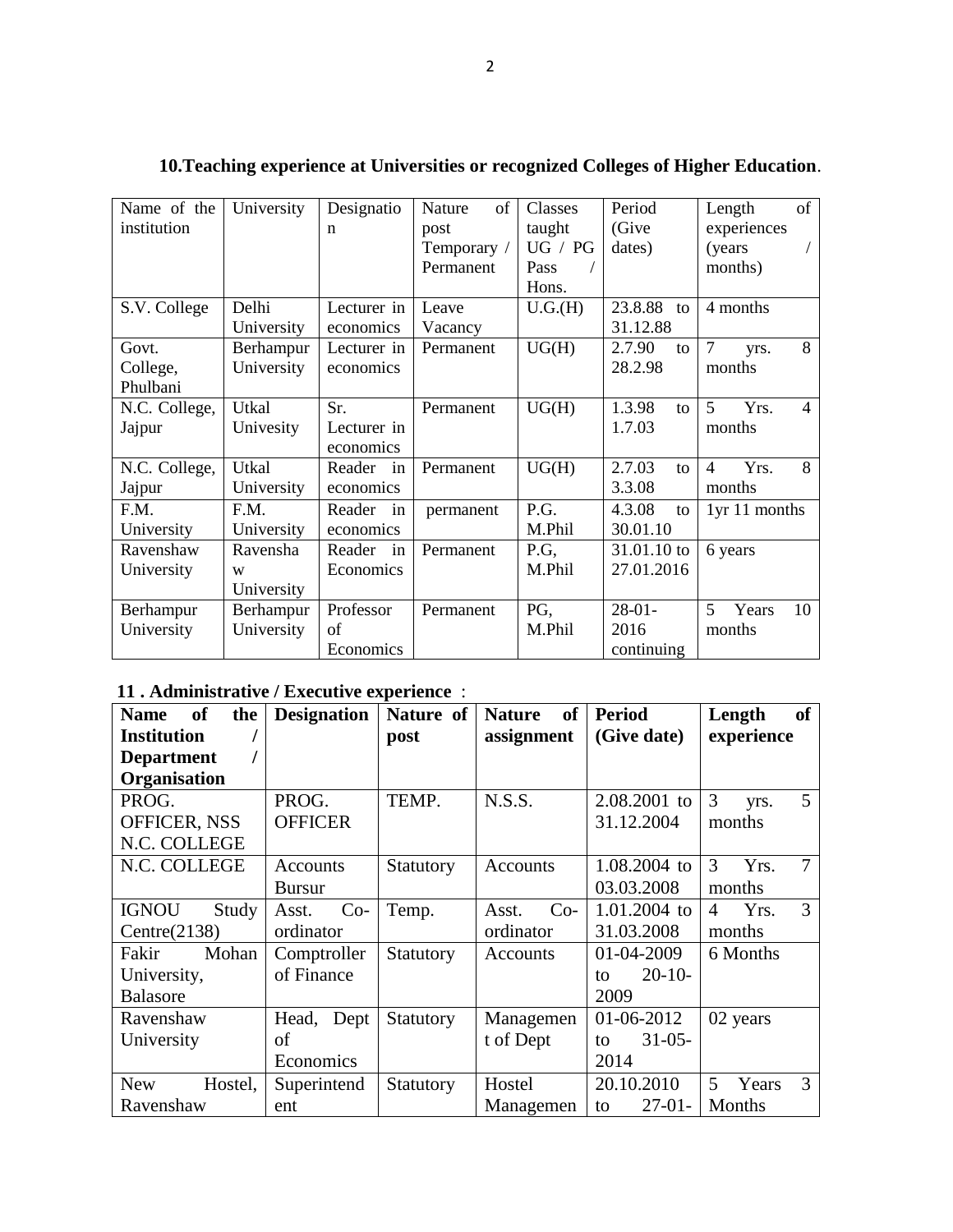| university |              |           |                 | 2016       |            |
|------------|--------------|-----------|-----------------|------------|------------|
| Berhampur  | PG<br>Head,  | Statutory | Administrat     | 01/06/2018 | 2 Years    |
| University | Dept of Eco  |           | 1 <sub>on</sub> | to         |            |
|            |              |           |                 | 31/05/2020 |            |
| Berhampur  | Developme    | Statutory | Developme       | 06/10/2016 | One Year & |
| University | nt Officer   |           | nt              | to         | 4 Months   |
|            |              |           |                 | 09/02/2018 |            |
| Berhampur  | Dean,        | Statutory | Administrat     | 01/06/2029 | One Year   |
| University | of<br>School |           | 1 <sub>on</sub> | to         |            |
|            | Humanities   |           |                 | 31/05/2020 |            |
|            | Social<br>&  |           |                 |            |            |
|            | Science      |           |                 |            |            |

### **12. Research Projects by Dr. Sudhakar Patra as Principal Investigator**

- 1. **Major Research Project** Does NTFP Price Policy in Odisha, need to change?, Funded by South Asian Network for Development and Environmental Economics (SANDEE),( 15,Feb,12 to 14 Feb,14) Nepal- Rs 10,62,000 /-
- 2. **Major Research Project** Economics of Mining and Health Hazards: A Study in Keonjhar District of Orissa, Funded by University Grants Commission (UGC) ( July, 2012 to June,2014), Rs 6, 29,600/-
- 3. **Major Research Project** Environmental Crisis, Ecological Imbalance and Economic Life , Funded by – University Grants Commission( UGC)( 2004-07), Rs. 5,86,600/-
- 4. **Minor Research Project** Impact of Bank Credit on Rural Development, Funded by University Grants Commission (UGC),( 2001-03), Rs 45,000/-

## **13 . Membership of learned accredited bodies/societies by Dr. Sudhakar Patra**

- 1. Life Member, Indian Economics Association(IEA)
- 2. Life Member, The Indian Econometric Society(L/2357/09-10, SL-620)
- 3. Life Member, Regional Science Association.
- 4. Life Member, Indian Society of Labour Economics( ISLE).
- 5. Life Member, Indian Society of Agricultural Economics(ISAE)
- 6. Life Member, Indian Political Economy Association.
- 7. Life Member, Orissa Economics Association.
- 8. Life Member, Indian Association for research on National Income and Wealth
- 9. Life Member, Indian Commerce association
- 10. Life Member, Indian Society for Ecological Economics
- 11. Member, International Society for Ecological Economics
- 12. Life member, Orissa Commerce association
- 13. Life Member, South Asian Network for development of Ecology and Environment (SANDEE)
- 14. Member, World Economics Association
- 15. Life Member, International Association of Academicians and Researchers( INAAR-0708)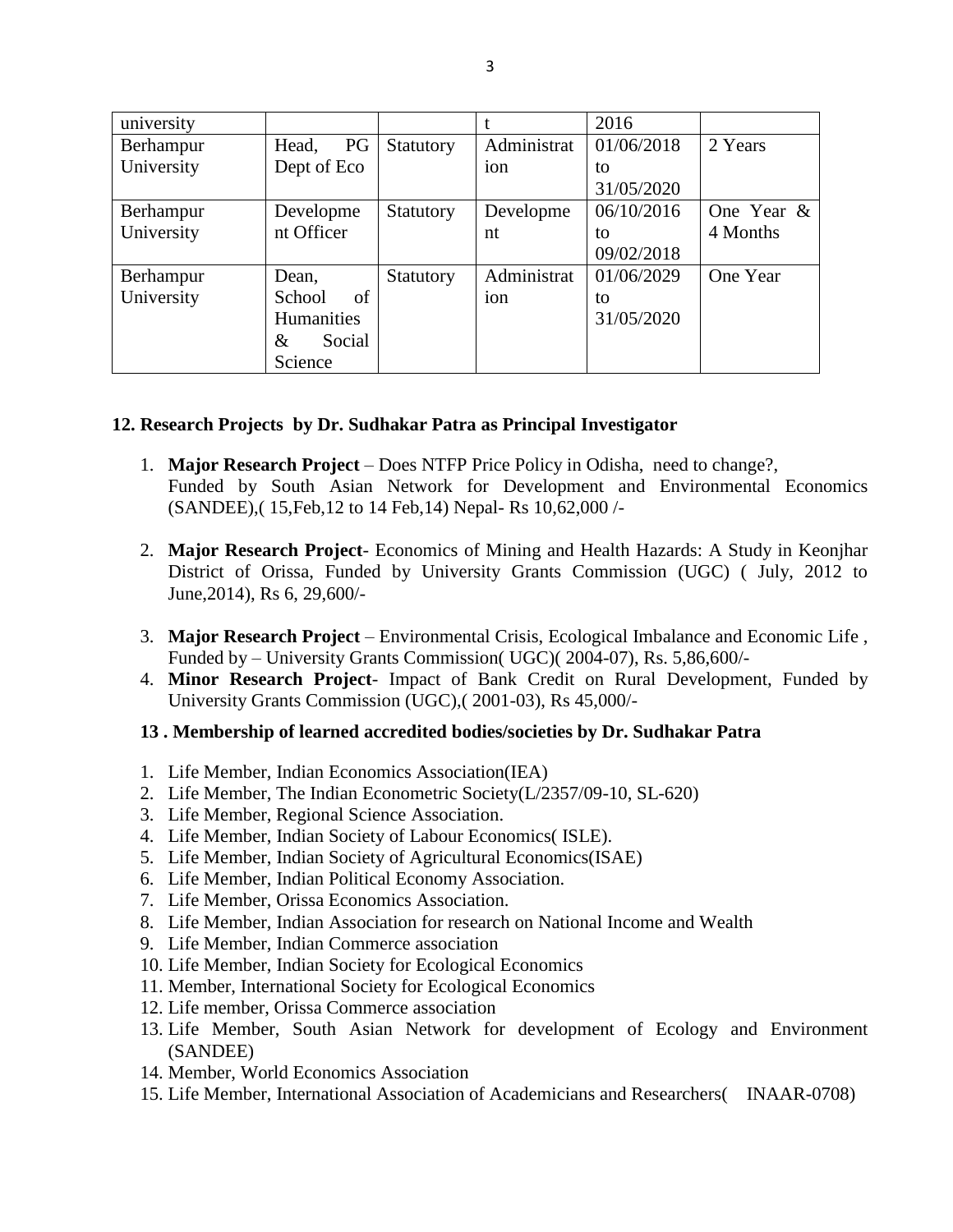## **14. Academic Visit to Foreign Countries**

- **1. Mid-Western University, Surkhet, Nepal** to deliver 8 Lectures in Research Methodology Workshop during 11-13, august, 2017
- **2. Kathmandu, Nepal** to present paper in 2<sup>nd</sup> International conference during 26-28, February, 2015 organised by **Nepal Rastra Bank**
- **3. Kathmandu, Nepal**  $11<sup>th</sup>$  Dec,  $2013$  to  $15<sup>th</sup>$  Dec,  $2013$  to present Final progress report in Research and training Workshop organized by SANDEE
- **4. Bangkok, Thailand** from 19<sup>th</sup> June, 2013 to 24<sup>th</sup> June, 2013 to participate & present third progress report in Research & training Workshop organized by SANDEE.
- **5. Kaveri, Nepal** from 14<sup>th</sup> Jan to 24<sup>th</sup> Jan, 2013 to participate in Workshop on Research Methodology organized by South Asian Network for Development & Environmental Economics( SANDEE)
- **6. Kathmandu, Nepal** from  $10^{th}$  Dec,  $2012$  to  $15^{th}$  Dec,  $2012$  to participate in Research & Training Workshop organized by SANDEE
- **7. Wattala, Sri Lanka** to participate & Present paper in  $17<sup>th</sup>$  international Forestry & Environment Symposium during 28-29, November, 2012.
- **8. Colombo, Sri Lanka** from  $17<sup>th</sup>$  June to  $21<sup>st</sup>$  June, 2012 to participate in Research & Training Workshop organized by SANDEE
- **9. Kathmandu, Nepal** from  $5<sup>th</sup>$  Dec, 2011 to 11<sup>th</sup> Dec, 2011 to participate & present research Proposal in SANDEE workshop
- **10. Colombo, Sri Lanka** from 27-29, October, 2011 to participate in International Forestry & Environment Symposium organized by University of Jawawardhenepura.
- **11. Dhaka, Bangladesh** from  $22^{nd}$  September, 2011 to  $26^{th}$  September, 2011 to participate in Proposal writing workshop organized by Economic Research Group( ERG) and SANDEE.
- **12.** Asian Institute of Technology, Bangkok, Thailand from  $1<sup>st</sup>$  May, 2011 to  $21<sup>st</sup>$  May, 2011 to participate in Environmental Economics workshop organized by SANDEE
- **13. Chitwan, Nepal** to participate in International Conference on Infrastructure Finance during 1-2, December, 2010 at Bal Kumari College, Chitwan, Narayangarh, Nepal.

| S <sub>1</sub> | Name of the College            | <b>State</b>      | Dates of Visit   | in<br>Position      |
|----------------|--------------------------------|-------------------|------------------|---------------------|
| N <sub>o</sub> |                                |                   |                  | <b>NAAC</b><br>Peer |
|                |                                |                   |                  | Team                |
| $\mathbf{1}$   | Government Degree College      | <b>UTTRAKHAND</b> | 06/09/2019<br>to | Member              |
|                | Talwari-Tharali, Chamoli,      |                   | 07/09/2019       | Coordinator         |
| $\overline{2}$ | St.Xavier's College Vaikom     | Kerala            | 18/06/2019<br>to | Member              |
|                |                                |                   | 19/06/2019       | Coordinator         |
| 3              | Patil<br>Jaywantrao<br>Hutatma | Maharastra        | 24/03/2019<br>to | Member              |
|                | Mahavidyalaya                  |                   | 25/03/2019       | Coordinator         |
|                | Himayatnagar                   |                   |                  |                     |
| $\overline{4}$ | Raja Singh College Siwan       | <b>Bihar</b>      | 29/11/2018<br>to | Member              |
|                |                                |                   | 30/11/2018       | Coordinator         |
| 5              | S.S. P. Mandal's Bhagwan       | Maharastra        | 10/01/2019<br>to | Member              |

#### **15. NAAC Visits as Member Coordinator**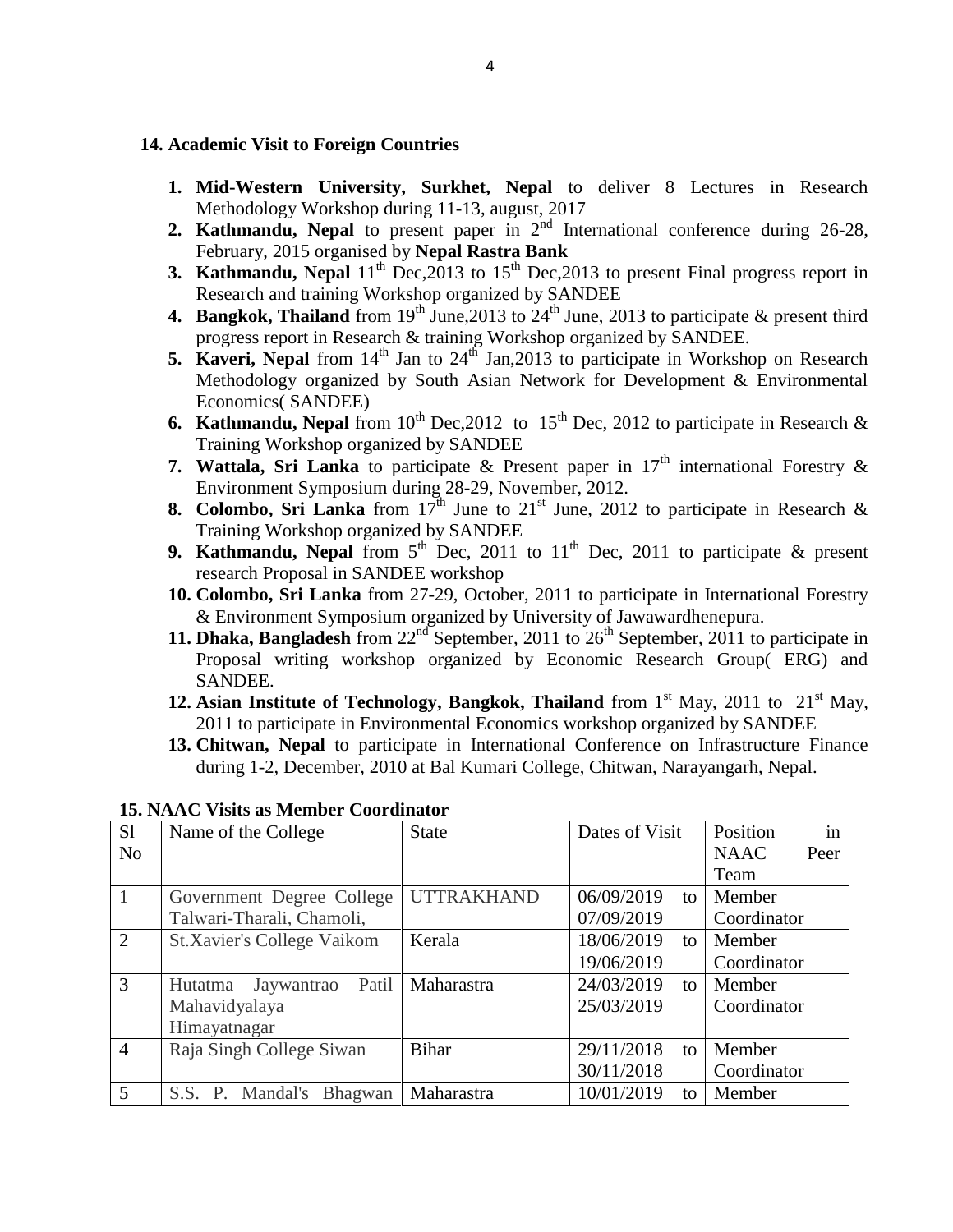|                | Mahavidyalaya(Arts,           |                          | 11/01/2019                  | Coordinator |
|----------------|-------------------------------|--------------------------|-----------------------------|-------------|
|                | Commerce And Science),        |                          |                             |             |
|                | Ashti, Tal. Ashti, Dist. Beed |                          |                             |             |
| 6              | Indira<br>Gandhi              | Kala   Maharastra        | 27/08/2018<br>to            | Member      |
|                | Mahavidyalaya, Ralegaon       |                          | 28/08/2018                  | Coordinator |
| $\overline{7}$ | Degree<br>Loyala              | College   Andhra Pradesh | 08/08/2018<br>to            | Member      |
|                | (YSSR) Pulivendla,            |                          | 09/08/2018                  | Coordinator |
| 8              | Malbar Christian<br>College,  | Kerala                   | 13/10/2017<br>$\mathsf{to}$ | Member      |
|                | Kazikode                      |                          | 14/10/2017                  |             |

### 16. **Books Published**

- **1. S. Patra** and A.P Nanda(2020). COVID-19, Migration and Sustainable Development, Kunal Books Publisher, New Delhi, ISBN- 976-93-64224-65-5
- **2.** S. Biswal & **Patra** S.(2020). Growth, Productivity and Employment of Manufacturing Industries, NB Publications,Kunal Books, New Delhi, ISBN-978-93-89234-72-5
- **3. S. Patra** and A.P Nanda(2020). Development, Environment and Sustainability, Kunal Books Publisher, New Delhi, ISBN-978-93-69224-85-6
- **4. S. Patra** and A.P. Nanda(2019). Climate Change, Agriculture and Environment SSDN Publisher, New Delhi, ISBN-978-81-9375-136-7
- **5.** S.Patra, S.R. Das, B.C. Behera, P. Singh, D.M. Mishra(2019), Climate Change and Urbanisation, Kunal Kooks Publishers, New Delhi, ISBN-978-93-89224-08-5
- **6.** M.K. Kumari and **S. Patra**(2018), Economics of Inland Fisheries, Best Publishing House, New Delhi, ISBN-978-81-9375-347-7
- **7.** S Patra and K.K. sahu(2018), Economics of Mining and Health Hazards, Avon Publications, New Delhi, ISBN-978-93-8183-998-0
- **8.** Nayak S.R and **Patra S**(2013),Growth and Productivity in Manufacturing Industries, Avon Publications, New Delhi,ISBN-978-93-8183-917-1
- **9.** Dash G, Sahu K.K & **Patra S**(2012), Special Economic Zones and Economic Development, Regal Publications, New Delhi,ISBN-978-81-8484-152-7
- **10.** Dash G , **Patra S** & Sahu K.K(2013),Sustainable Agriculture and Food Security, Regal Publications, New Delhi, ISBN-978-81-8484-248-7
- **11.** Mansingh P.K & **Patra S**.(2016), Business Economics, S.N. publisher, Cuttack, ISBN-81-8118-024-10
- **12.** Mansingh P.K & **Patra S**.(2013), Indian Economic Development and Elementary Statistics , S.N. publisher, Cuttack, ISBN-81-8118-024-0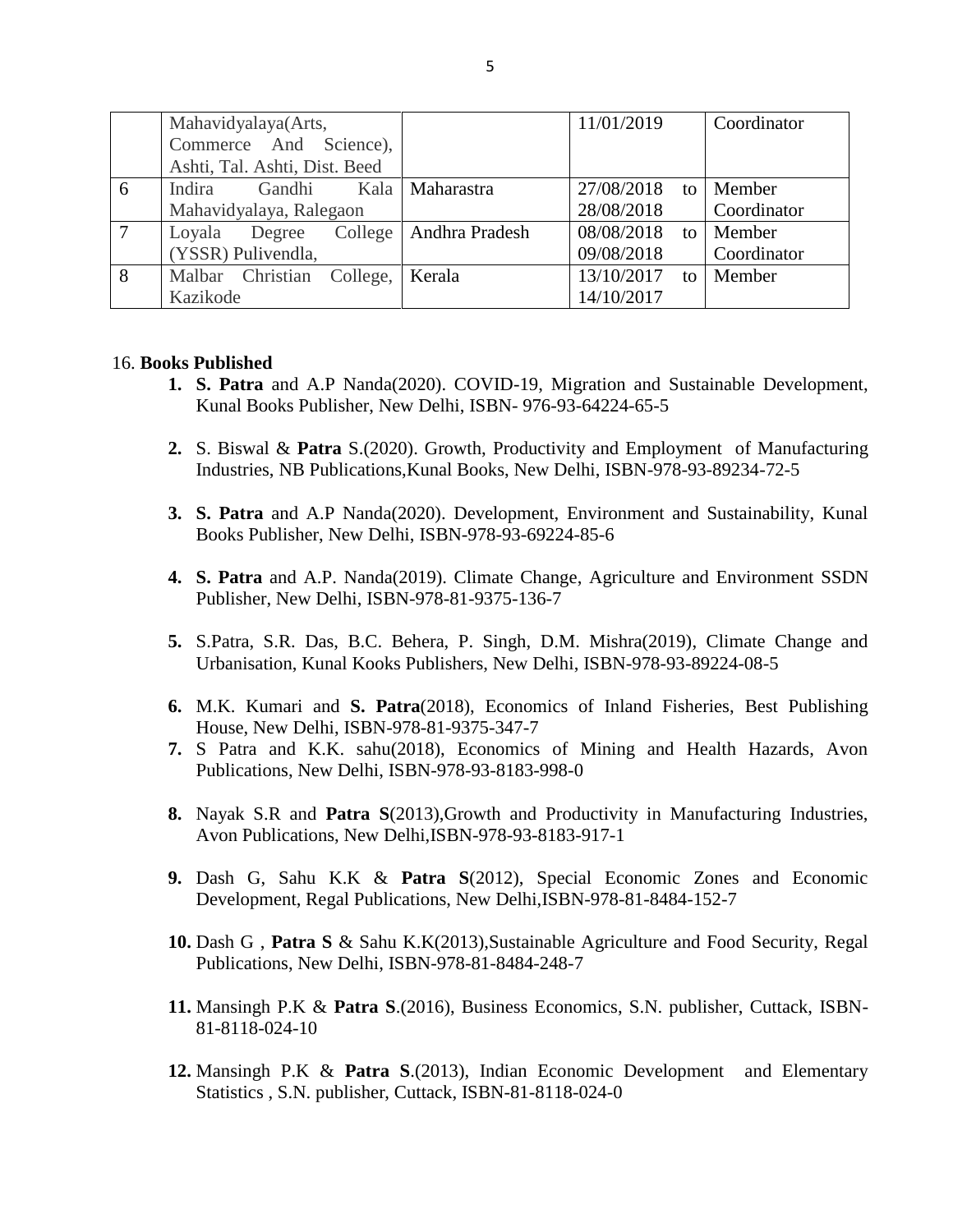- **13.** Mansingh P.K & **Patra S**.(2012), Micro and Macro economics, S.N. publisher, Cuttack, ISBN-81-8118-024-4
- **14.** Mansingh P.K & **Patra S**.(2012), Byasti o Samasti Arthaniti, S.N. Publisher, Cuttack
- **15.** Mansingh P.K & **Patra S**.(2012), Bharatiya Arthaniti O Prarambika Parisankshan (Oriya Medium), S.N. publisher, Cuttack, ISBN-81-8118-147-6

| $\overline{\text{SL}}$ | Name of the           | <b>Title of the thesis</b>                | <b>Year of</b>             | <b>University</b>       |
|------------------------|-----------------------|-------------------------------------------|----------------------------|-------------------------|
| No.                    | Candidate             |                                           | <b>Award</b>               |                         |
| $\mathbf{1}$           | Radheshyam            | <b>Institutional Credit and Rural</b>     | 2011                       | <b>Utkal University</b> |
|                        | Mishra                | Development: A Study in Dasarathpur       |                            |                         |
|                        |                       | Block of Jajpur                           |                            |                         |
| $\overline{2}$         | Satya Ranjan          | <b>Labour Productivity and Technical</b>  | 2013                       | Ravenshaw               |
|                        | Nayak                 | Progress Iin Industries of Odisha: A Case |                            | University              |
|                        |                       | Study of Khurdha District                 |                            |                         |
| $\overline{3}$         | Prafulla Kumar        | <b>Institutional Credit and Rural</b>     | 2011                       | Fakir Mohan             |
|                        | Mansingh              | Development: A Study of Puri District of  |                            | University              |
|                        |                       | Orissa                                    |                            |                         |
| $\overline{4}$         | Santanu Kumar         | Growth and Performance of cooperative     | 2013                       | Utkal University,       |
|                        | Nayak                 | <b>Banks</b> in Odisha                    |                            | Bhubaneswar             |
| 5                      | Sanjib Kumar          | Self Help Groups and Economic             | 2014                       | Fakir Mohan             |
|                        | Majhi                 | empowerment of Women: A Study in          |                            | University              |
|                        |                       | <b>Balasore District</b>                  |                            |                         |
| 6                      | Priyambada            | Economics of Mining sector in Odisha      | 2015                       | Ravenshaw               |
|                        | Pradhan               |                                           |                            | University              |
| $\overline{7}$         | Mitali Krishna        | Economics of Inland Fishery in Odisha     | 2016                       | Ravenshaw               |
|                        | Kumari                |                                           |                            | University              |
| $\overline{8}$         | Manoranjan            | Growth and Productivity of Rice           | 2018                       | F.M. University         |
|                        | Nayak                 | Production: A Comparative Study of        |                            |                         |
|                        |                       | Balasore and Mayurbhanja districts        |                            |                         |
| $\overline{9}$         | Niranjan Pathi        | Growth and Performance of Insurance       | 2018                       | F.M. university         |
|                        |                       | Sector in Odisha                          |                            |                         |
| 10                     | Subhashree            | Manufacturing Industries in Odisha: A     | 2020                       | Ravenshaw               |
|                        | <b>Biswal</b>         | Study of Growth, Productivity and         |                            | University              |
|                        |                       | Employment                                |                            |                         |
| 11                     | Jeeban Jyoti          | Micro pension and Social security in      | 2021                       | Ravenshaw               |
|                        | Mohanty               | Informal sector in Odisha                 |                            | University              |
| 12                     | <b>Ashok Bhukta</b>   | Regional and Social Class Variation in    | Submitted, $3^{\text{rd}}$ | Berhampur               |
|                        |                       | Health expenditure in Odisha              | April, 2021                | University              |
| 13                     | Susanta Kumar         | Macro economic Linkages of FDI in India   | In Progress                | Berhampur               |
|                        | Tarai                 |                                           |                            | University              |
| 14                     | <b>Tarulata Sethy</b> | Wet Land Services of Chilika Lake in      | In Progress                | Berhampur               |
|                        |                       | Odisha                                    |                            | University              |

## **17. Ph.D Guidance by Prof. Sudhakar Patra**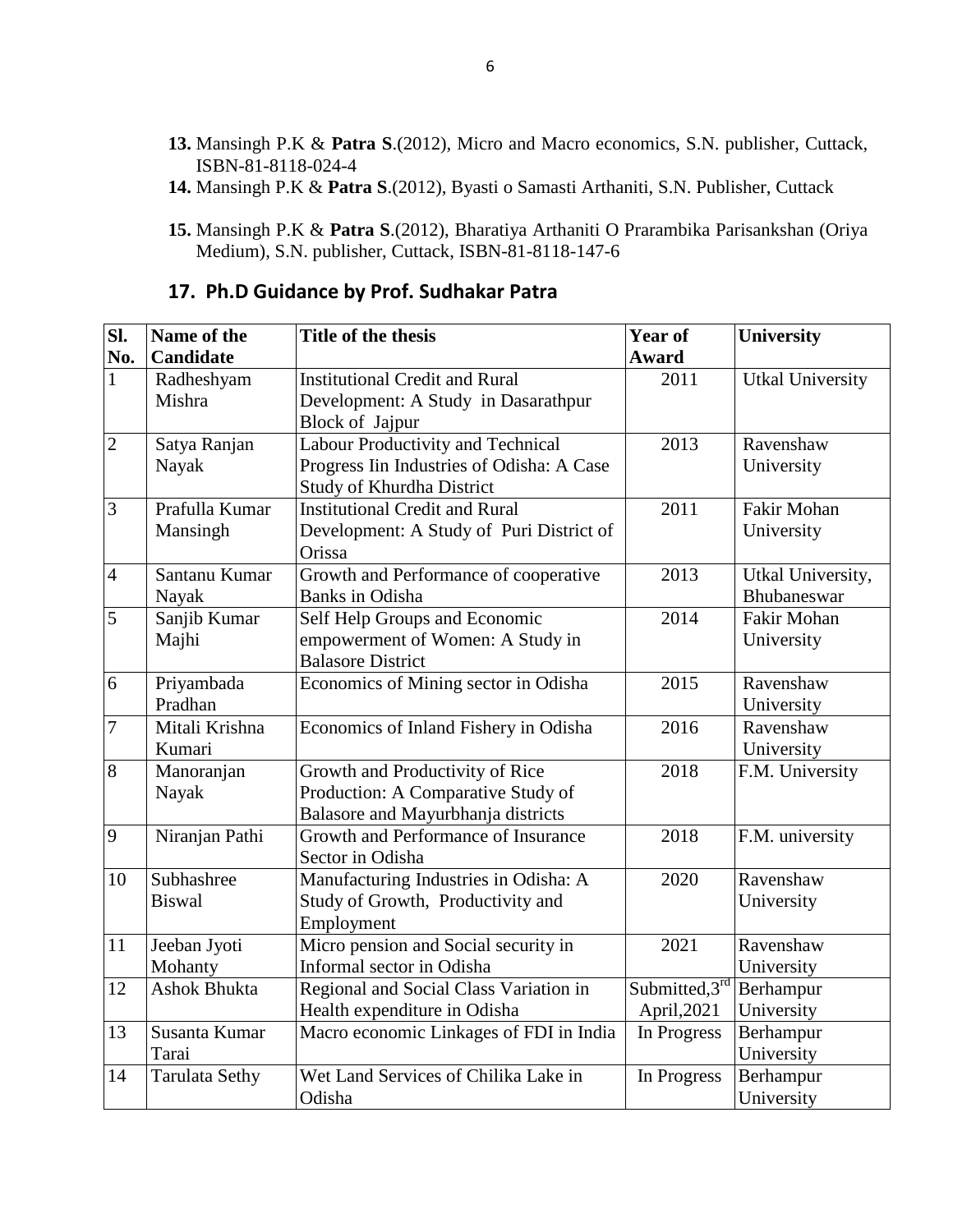| S.N              | Name of the Scholar   | Year | University                    |
|------------------|-----------------------|------|-------------------------------|
| 1.               | Priyabrata Satpathy   | 2011 | Ravenshaw University, Cuttack |
| 2.               | Sasmita Ray           | 2011 | Ravenshaw University, Cuttack |
| 3.               | Prasanta Kumar Behera | 2012 | Ravenshaw University, Cuttack |
| $\overline{4}$ . | Smita Pattnaik        | 2012 | Ravenshaw University, Cuttack |
| 5.               | <b>Sesadev Suna</b>   | 2013 | Ravenshaw University, Cuttack |
| 6.               | Samir Kumar Das       | 2013 | Ravenshaw University, Cuttack |
| 7.               | Raj Kishore Ray       | 2014 | Ravenshaw University, Cuttack |
| 8.               | Barsha Nibedita       | 2014 | Ravenshaw University, Cuttack |
| 9.               | Nirupama Tete         | 2015 | Ravenshaw University, Cuttack |
| 10.              | Ashok Bhukta          | 2017 | Berhampur University, Ganjam  |
| 11.              | Nirupama Sahu         | 2017 | Berhampur University, Ganjam  |
| 12.              | Pabitra Basupati      | 2017 | Berhampur University, Ganjam  |
| 13.              | Kiran Kumar Mohanty   | 2017 | Berhampur University, Ganjam  |
| 15.              | Susanta Kumar Tarai   | 2019 | Berhampur University, Ganjam  |
| 16.              | Rajeswari Behera      | 2020 | Berhampur University, Ganjam  |
| 17.              | Lipsa Mohanty         | 2020 | Berhampur University, Ganjam  |

**18. M.Phil Guidance by Prof. Sudhakar Patra**

## 19. **Research Papers Published in Journals**

- 1) A Bhukta & S.Patra(2021), Social Class Variation in Health Care Expenditure: A Case Study of Khallikote Block, Ganjam District, Odisha, *International Journal of Economic and Business Review*, Vol-9, No-5, ISSN-2349-0187
- 2) S.K.Tarai & S.Patra(2021), An Analytical Study of Total FDI Inflow, Outflow and NET FDI of Five South Asian Countries over the Period 1992 -2019, *International Journal of Multidisciplinary Research,* Vol-7, No-4, ISSN-2455-3662.
- 3) A. Bhukta, S. Patra (2021). Public Health Challenges and Management during the COVID-19 Outbreak in Odisha, *Odisha Economic Journal( Special Covid Issue*)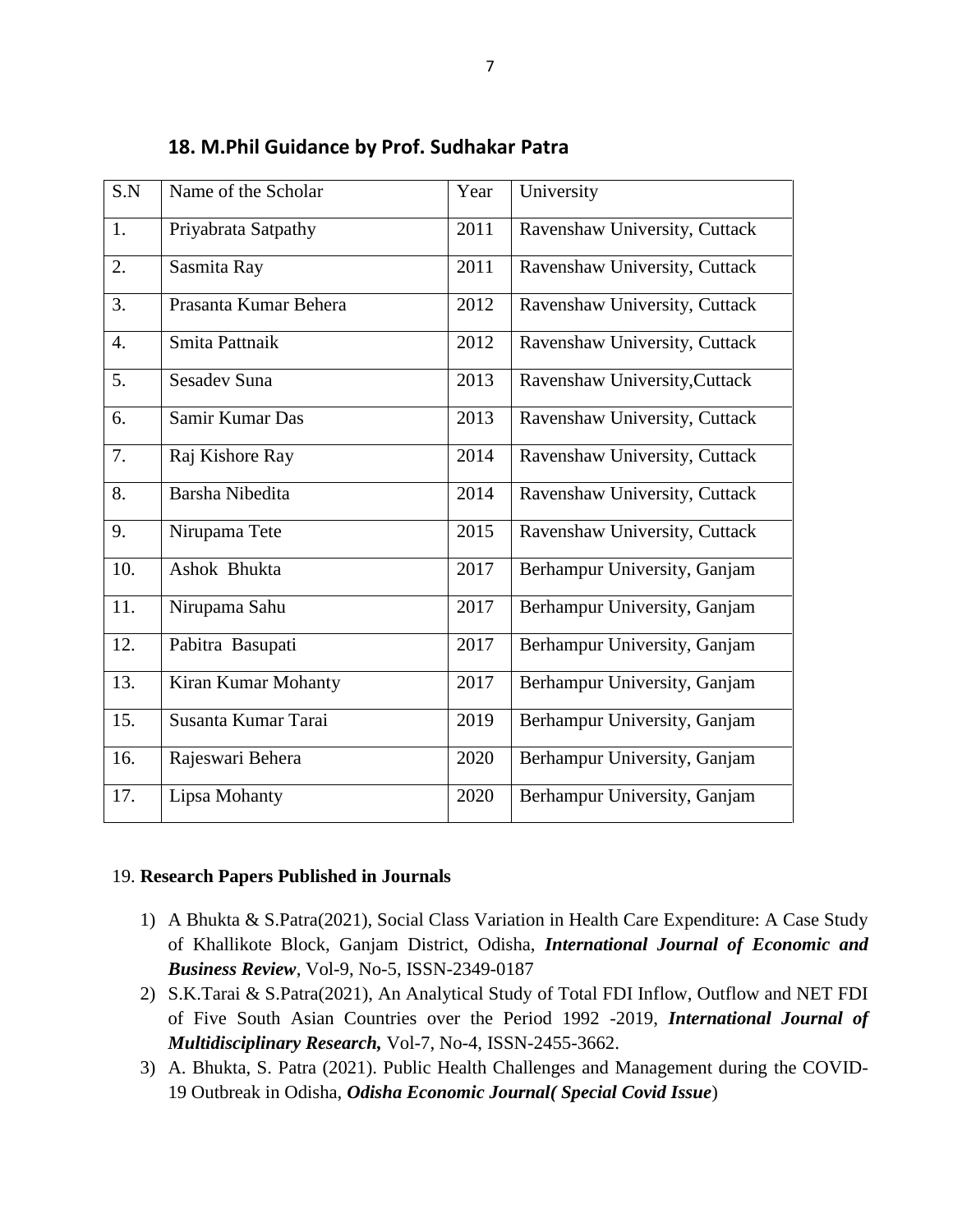- 4) S. Baral & S. Patra(2020), Trend and Growth of NPAs in Public Sector Banks in India, *Orissa Journal of Commerce*, Oct, Vol-3, ISSN- 0974-8482
- 5) S.Patra & Sahu K.K. ( 2020), Digitalisation, Online Learning and Virtual World, *Journal of Humanities and Social Sciences Research,(JHSSR),* Horizon,Malaysia*,* Oct, Special Issue ISSN*-*2682-9096
- *6)* S.Patra, K.K. Sahu & A. Bhukta (2020)**,** [Global Economic Impact of Novel Coronavirus](https://horizon-jhssr.com/view-issue.php?id=37)  [with Special Reference to India,](https://horizon-jhssr.com/view-issue.php?id=37) *Journal of Humanities and Social Sciences Research,* Vol-2, June, ISSN*-*2682-9096
- *7)* S. Baral & S.Patra (2019). [Impact of Investments by FIIs and DIIs on Liquidity and](https://www.pramanaresearch.org/gallery/prj-p1247.pdf)  [Volatility in Indian Stock Market:](https://www.pramanaresearch.org/gallery/prj-p1247.pdf) An Empirical Investigation**,** Vol-9, No-5, PP-1321-1332, **Pramana Research Journal**, ISSN : 2249-2976
- 8) A Bhukta, S Patra (2019). [Linkages between Expenditure on Health and Education in India:](javascript:void(0))  [Dynamic Econometric Approach through Lag Models,](javascript:void(0)) *The Indian economic journal* 1 (1), 10-23
- 9) J.J. Mohanty, S. Patra (2019). Micro Insurance a critical need for the poor in Odisha, *International Journal of Social Science and Economic Research*, Vol.04, Issue.03,pp-2202-2221
- 10)J.J. Mohanty, S. Patra (2019). An exploratory study on microenterprise lending practices in Odisha, *Indian Journal of Economics and Development*, Vol. 7(3), pp. 1-14
- 11)C. Samal & S. Patra (2018), Performance of MSMEs and Financing by SIDBI in Odisha*, Periodic Research*, Vol-6, Issue-4, PP-49-55, ISSN-2231-0045
- 12) S Patra (2018). Skill Development and Employment in India, *The Indian Economic Journal,* Special Issue, ISSN-0019-4662
- 13)J.J. Mohanty, S. Patra (2017). Economics of individual Landing Practices by Microfinance in Odisha, *IOSR Journal of Humanities and Social Science*, Vol-. 22, issue. 12, pp. 27-39, e-ISSN- 2279-0837
- 14)J.J. Mohanty, S. Patra (2017). Cash Flow analysis of client's household for availing a Microfinance Loan: A study in Two Districts of Odisha, *Journal of Economics and Sustainable Development*, Vol. 8, issue. 23, pp-57-69, ISSN- 2222-1700 (2855)
- 15)J.J. Mohanty, S. Patra (2017). An empirical study on socio-economic profile of Ageing population in india and Odisha: A gender Perspective, *International Interdisciplinary Research Journal*, vol. 07, issue- 06, pp. 130-143, ISSN. 2249-9598.
- 16) Patra S. (2016). Trend and Regional Variation in Health Expenditure in India *, Indian Economic Journal*, Special Issue, Dec
- 17) Patra S. ( 2016). Regional Disparity and Issues of Convergence in Human Development in India , *Orissa Economic Journal*, Issue 1 & 2
- 18) Pathi N & Patra S.(2014): Performance of Public Sector General Insurance Companies in India, *International Journal Of Marketing Financial Services and Management Research* Vol-3,No-10,PP-11-20, ISSN-2277-3630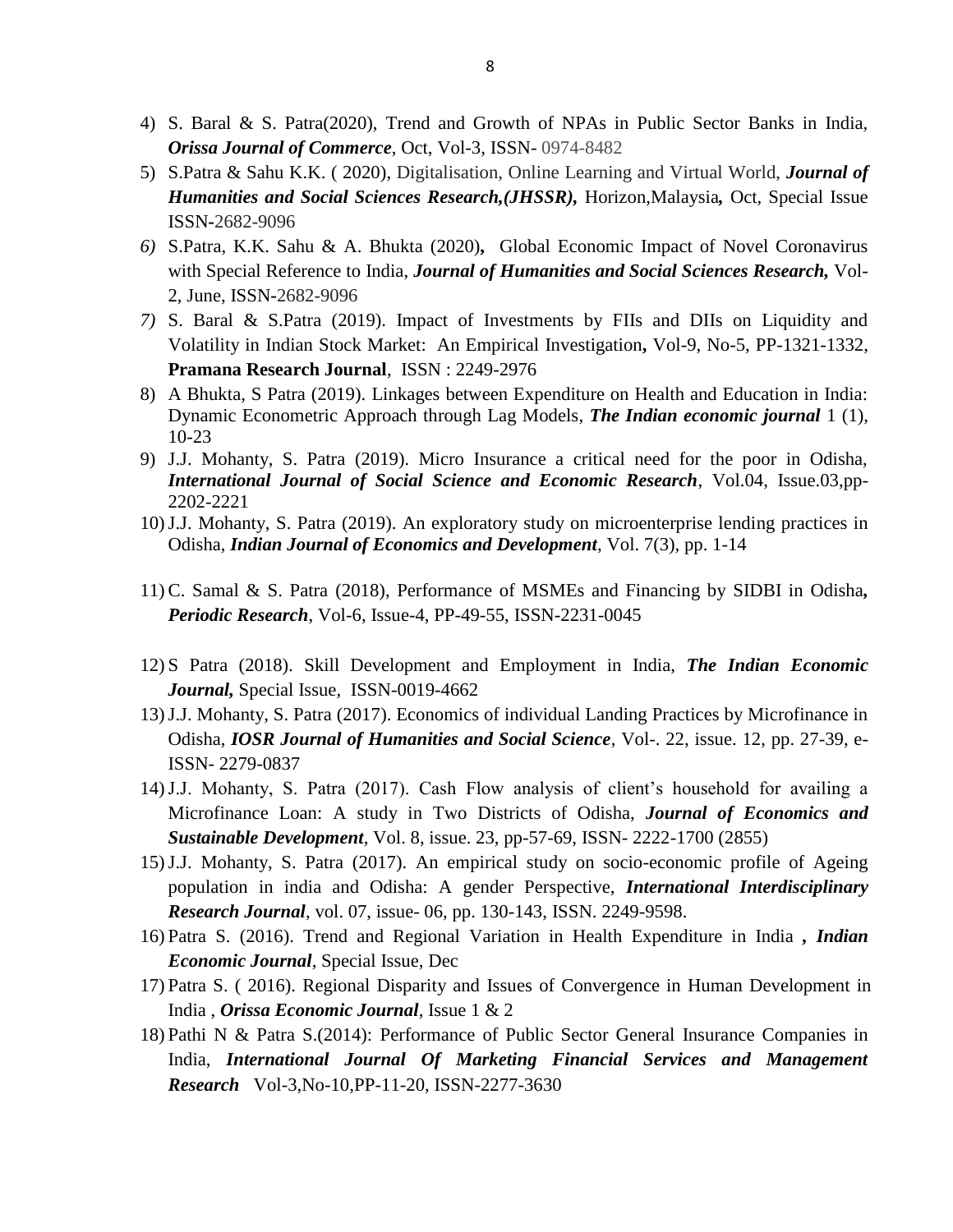- 19) Samal R & Patra S.(2015): Standards of Living of Tribes in Kondhmal district of Odisha, *International Journal of Economic and Business Review*, Vol-3, No-2, PP-40-46, ISSN-2349-0187(Print), 2347-9671(Online)
- 20) Kumari M.K and Patra S (2014): Production Analysis of Inland Fish in Angul District of Odisha, *IOSR Journal of Economics and Finance*, Vol-3,No-4,PP38-42 P-ISSN2321- 5925,E-SSN-2321-5933
- 21) Pradhan P and Patra S(2014):Impact of Iron Ore Mining on Human Health in Keonjhar District of Odisha, *IOSR journal of Economics and Finance (IOSR-JEF)* , Vol- 4, Issue 4. PP 23-26, e-ISSN: 2321-5933, p-ISSN: 2321-5925.
- 22) Pradhan P and Patra S(2014): Overview of Mineral Resources and It's Export, *Asian Journal of Research in Business Economics and Management* Potentiality, Vol-IV, No-VIII, PP-70-74, ISSN 2250-1673
- 23) Samal R & Patra S.(2015): Demographic features and Educational Status of Tribes in Odisha, *International Journal of education & Applied Sciences*,Vol-1, No-5 PP-36-42, ISSN-2349-4808(P),2349-28999(O)/
- 24) Kumari M.K and Patra S (2014): Growth and Performance of Fishery in Odisha *Asian Journal of Research in Business Economics and Management*, ISSN-2250-1673
- 25) Patra S. (2014):Cross Boarder Trading of Kendu Leaf in Odisha, *Asian Journal of Research in Social Sciences & Humanities*, Vol-IV, No-II, PP-30-35, ISSN-2250-1665
- 26) Patra S. (2014):Procurement and Cost Analyses of Kendu Leaf Trade in Odisha, *Asian Journal of Research in Business Economics & Management***,** Vol-IV, N0-1, PP-67-72, ISSN-2250-1673
- 27) Nayak S.R, Patra S &Samal M( 2013): A study of Labour productivity trends in organised Manufacturing sector of Odisha, India, **I***nternational Economics and Finance Journal IEFJ)(Journal of Peking University)***,** Vol-8, No-1,PP-91-99 ( ISSN-0973-5259)
- 28) Patra S ( 2013): Revenue Maximisation verses Tribal Welfare in Kendu Leaf Trade in Odisha, *International Journal of Social Science and Inter Disciplinary Research( IJSSIR),* Nov, Vol-2, Issue-11, Online
- 29) Patra S (2014): Demand and Supply Analyses of Kendu Leaf in Odisha, *Indian Journal of Science,* ( Forth coming in March,14)
- 30) Patra S ( 2014): land acquisition and special economic Zones in India, *Orissa economic Journal,*Vol-45,No-1 & 2, PP- 117-125, ISSN- 0976-5409
- 31) Patra S( 2013), Climate Change and Health Vulnerability in South Asia, *International Journal of Humanities and Social Science Invention (IJHSSI),* Vol- 2, No- 4, ISSN (Print): 2319 – 7714, ISSN (Online): 2319 – 7722, **[www.ijhssi.org](http://www.ijhssi.org/)**
- 32) Patra S ( 2013), Participation in MGNREGS: Do Demographic Characteristics Matter? *Asian Journal of Research in Business Economics and Management(AJRBEM),* Vol- III, Issue-IV,PP- ISSN-2250-1673 (Print), ISSN:2249-7307( Online),www. aijsh.org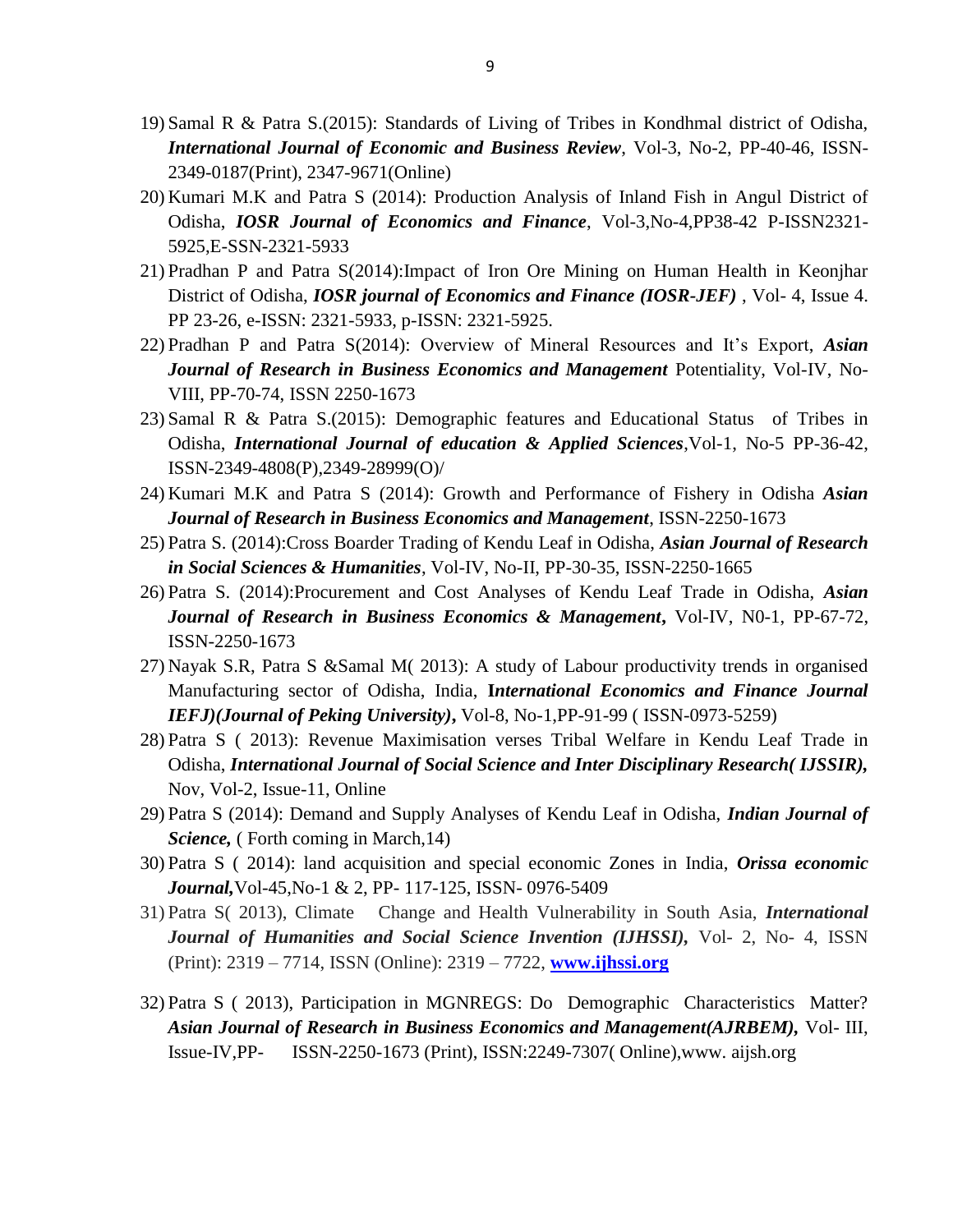- 33) Nayak S.R and Patra S.( 2013), Role of Micro Finance as an Approach to Poverty Alleviation in India: A Review, *ACADEMICIA- An International Multidisciplinary Research Journal (South Asian Academic Research Journal),*Vol.3, Issue 3, PP-100-105, ISSN- 2249 –7137, Online-www.saarj.com
- 34) Nayak S.R and Patra S**.**( 2013), Total Factor Productivity Growth in Industries of Manufacture of Beverages in Khurda District of Odisha, India, *Asian Journal of Research in Business Economics and management***,** Vol-III, Issue-III, March, PP-44-48( Print),PP-80-88( Online), ISSN 2250-1673
- 35) Nayak S.R & Patra S ( 2013) Wage-Labour Productivity Relationship in Manufacturing Sector of Odisha: An Observed Analysis, *International Journal of Engineering Science Invention*, www.ijesi.org Volume 2 Issue  $3 \text{ N}$  March. PP.08-11 ISSN (Online):  $2319 - 6734$ , ISSN (Print): 2319 – 6726,
- 36) **Patra S.** & Sahu K.K( 2012), An Econometric Study of Determinants of Credit under Kisan Credit Card, *International Journal of Arts and Commerce* ( *published by Center for Enhancing Knowledge, , [Institute for Gender and Development Studies, St. Augustine Unit](http://www.facebook.com/IGDSStAugustineUnit), UK*) (listed in **[Ulrich's Journal Database](http://ulrichsweb.serialssolutions.com/login)**(Global Serial Directory), Vol-1, No-- 2, PP-100- 112 , ISSN No- 2219-1896.Online- <http://www.cekinfo.org.uk/IJAC>
- 37) **Patra S. (2012),** Inter district Disparities in Agricultural Infrastructural Development and Production in Odisha, India, *International Journal of Agricultural Economics and Management* (IJAEM), Vol-2, No-2 , PP- 85-93,ISSN 2277-3215.
- 38) **Patra S**. & Nayak S.R. (2012), A Theoretical Study on the Relationship between Wages and Labor Productivity in Industries, *International Journal of Economic Research,* online : www.ijeronline.com,V3i3,PP- 157 - 163 ISSN: 2229-6158
- 39) **Patra S** & Sahu K.K ( 2012), Inflation in South Asia and it's Macro economic Linkages, *Research World-Journal of Arts, Science and Commerce,(International Referred & Indexed*), July, Vol-III, Issue-3(2), PP-10-15 , Online: ISSN-2229-4686, Print ISSN: 2231- 4172)
- 40) Patra S & Sahu P.K ( 2012), Foreign Multinationals and Export Competitiveness: The Case of Indian Manufacturing**,** *International Journal of Arts and Commerce* ( *Peer reviewed, Referred & Indexed)* published by Center for Enhancing Knowledge, **[Institute for Gender](http://www.facebook.com/IGDSStAugustineUnit)  [and Development Studies, St. Augustine Unit](http://www.facebook.com/IGDSStAugustineUnit),** UK) (listed in **[Ulrich's Journal](http://ulrichsweb.serialssolutions.com/login)  [Database](http://ulrichsweb.serialssolutions.com/login)**(Global Serial Directory),Vol-1,No--1,PP-58-82,ISSNNo-2219-1896.Onlinehttp://www.cekinfo.org.uk/IJAC
- 41) Patra S., Nayak S.R & Hota M. K.( 2012), A Parametric Decomposition Method to Enhance Labour Productivity: A Relative Study in Organised Manufacturing Sector of Odisha "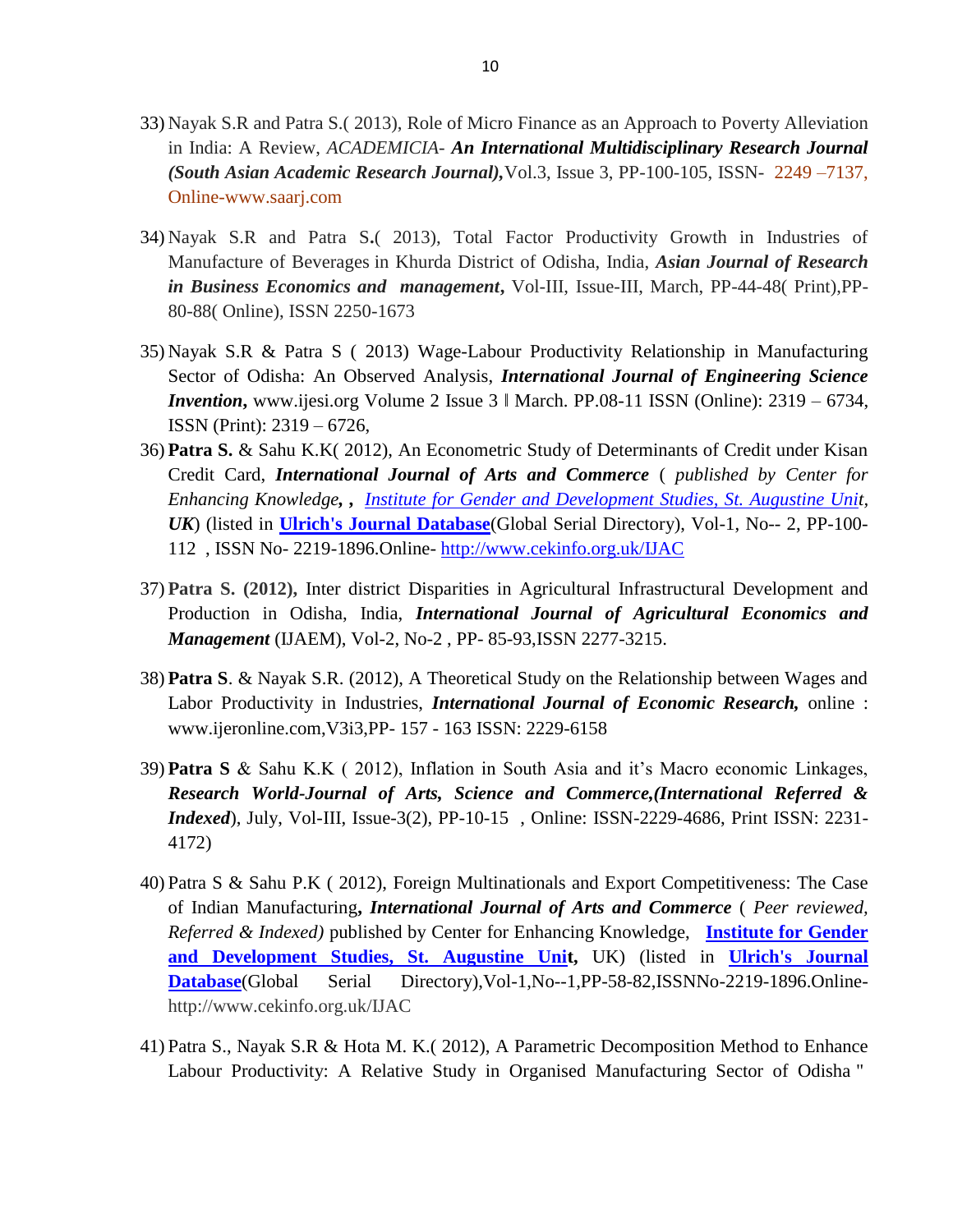*International Journal of Humanities and Social Sciences(IJHSS).* Volume 2, Number 2, pp. 143-153 (ISSN 2250-3226), Online :http://www.ripublication.com & Print

- 42) Patra S. and Sahu K.K (2012) , Structure and Pattern of foreign trade in South Asian countries, *International journal for Development Studies and Research*, vol- 1 , No--1, PP - 121-129 , ISSN- 2277-8654
- 43) Patra S. and Sahu K.K ( 2012): Econometric Analysis of Determinants of Participation and Impact of Micro Finance, *International Journal of Social Sciences & Interdisciplinary Research (IJSSIR),* July-Sept, Vol- 1 , No- 3,July-Sept, PP-41-51, ISSN- 2277- 677X
- 44) Nayak S.R, Patra S. & Samal M.(2012):A Study of Labour Productivity Trends in Organised Manufacturing Sector of Odisha, India" ,*Asian Journal Of Research in Social Science and Humanities( AJRSH),* Dec , Vol- 2, No-12 , PP—12-22 , ISSN-2249-7315
- 45) Nayak S.R, Hota M.K., Patra S. & Samal M.(2012),Measurement of Labour Productivity Through Stochastic Process:A Study in Organised Manufacturing Sector of Odisha, India, *Australian Journal of Basic and Applied Science (AJBAS),* September, PP-530-536, ISSN-1991-8178(ISI Impact Factor: **0.913**, Q3)
- 46) Nayak S., Patra S**.** & Samal M ( 2012);Motivational Factors Influencing Labour Productivity in the Handicrafts & Cottage Industries of Odisha, India, *Journal Of Humanities And Social Science (JHSS),(IOSR International Journal)* Volume 4, Issue 3 (Nov. - Dec. 2012), PP 08-13, ISSN: 2279-0837
- 47) Patra S.(2012), Mapping Gender disparity in Employment in India, *The Indian Economic journal***,** Special Issue, Dec, PP-401-407, ISSN- 0019-4662
- 48) Patra S( 2012), Risk and Return Analysis of Baripada Urban cooperative Bank, *Ravenshaw Journal of Economics*, Vol-1, No-1, PP-128-133, ISSN-2319-6084
- 49) Nayak S.K & Patra S.( 2012), Benefit and Impact of cooperative Credit, *ANVESA, An Interdisciplinary Journal***,** Vol-6, Issue-1 & 2, Dec, 2011, PP- 57-63, ISSN No-0974-715X
- 50) Patra S. (2011): Energy equity, Inclusive Growth and Sustainable Development in India *, Indian Economic Journal,* Special Issue, pp- 364-370 (ISSN 0019-4662)
- 51) Patra S.(2010): Efficacy of public private partnership in Financing transport infrastructure in Nepal and India, *Journal of Balkumari College, Volume – II, Publication Division, Narayan Garh, Chitwan, Nepal*, PP-143-149.
- 52) S. Patra( 2011): "Food Security, persisting Hunger and Rethinking of PDS in India", *Orissa Economic Journal***,** Vol-42, No-1 & 2, PP-97-104( ISSN-0976-5409)
- 53) K. K. Sahu & Patra S.( 2011): " Sustainability of Fiscal Performance in Orissa"**,** *Orissa Economic journal***,** Vol-42, No-1 & 2, PP-263-269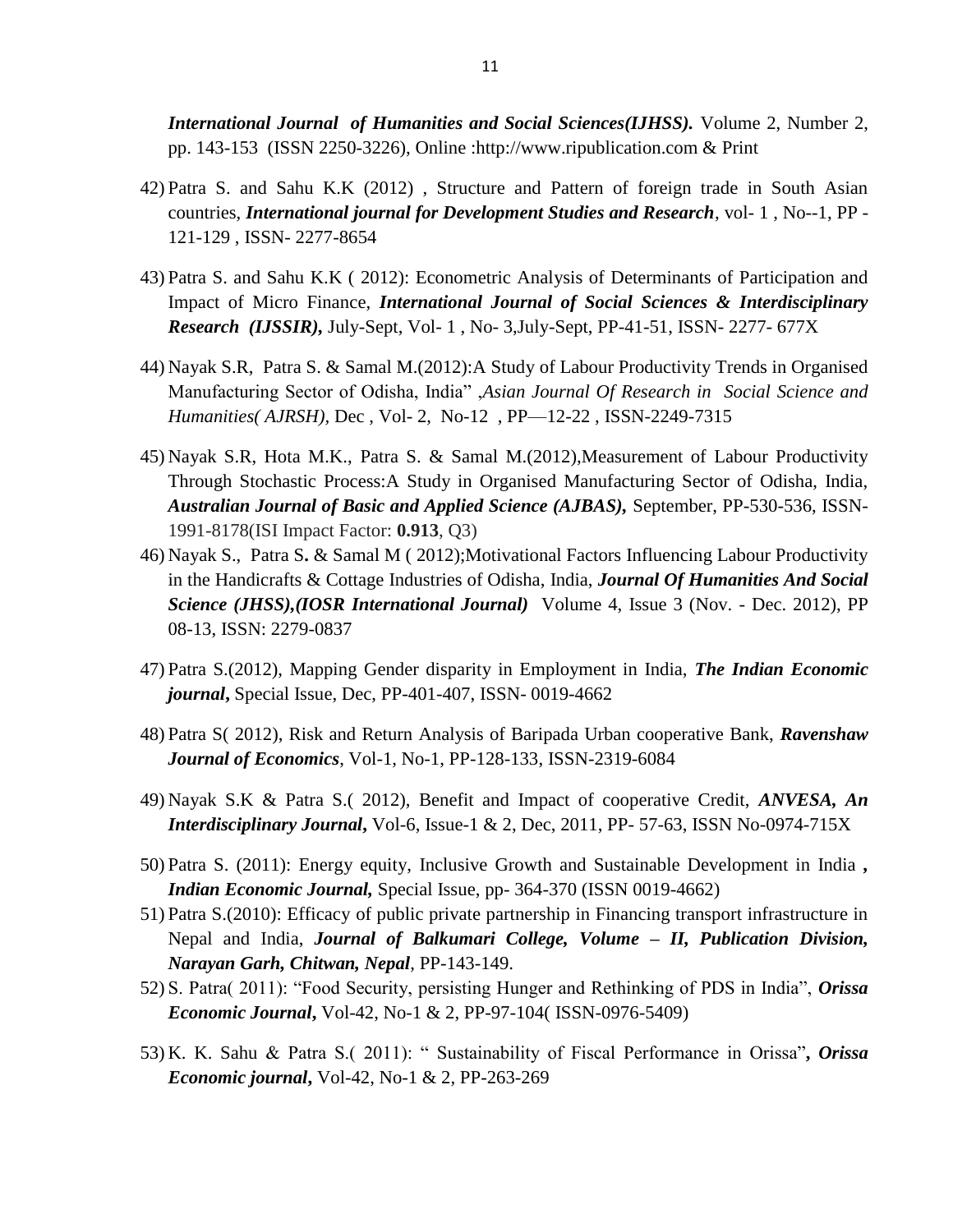- 54) S. Patra (2012): **"**Benefit of Bank credit on Rural Development**",** *Pramana International Journal,* March.
- 55) Patra S. (2010):Non-farm Employment in India and Orissa, *The Indian Economic Journal,* Special Issue, December, PP- 142 - 148 (ISSN 0019-4662)
- 56) **Patra S.** (2011): "Impact of global financial crisis and it's impact on Indian Economy; an expository Analysis", *Orissa Economic Journal*, Vol-42, PP-125-130 (ISSN-0976-5409)
- 57) Patra S. (2010) **:** Displacement and Rehabilitation in Angul-Talcher Industrial Area **,**  *ANVESA* , Vol-4, No-1 ,pp-84 - 91 (ISSN – 0974-715X)
- 58) Patra S (2010): Displacement and Rehabilitation: An Expository Analysis of Anugul Industrial Are**a,** *Vision***,** Vol-XXX, No-2-3, April-Sept, PP-40-48
- 59) Patra S and Sahu,K K (2010): "Agriculture in Orissa", *Kisan World*, Journal of Agriculture and Rural Development, November, vol-37, No.-11,pp.15-18 (ISSN 0971-9229)
- 60) Patra S. (2010): **"** Financial Management and Food inflation in India" *Yojana*(O), Publication division, Govt. of India, August, Vol. – XI, pp- 37-39, (ISSN 0971-8346)
- 61) Patra S.(2010):"Water Resourse in Orissa and its Management", *Yojana, (O)*Publication Division, Govt of India, July, Vol – X, No-10, PP-27-29, (ISSN 0971-8346)
- 62) Patra S .(2010)**: "**Human Resource of Orissa " *Yojana*(O), Publication division, Govt. of India, June, Vol.- VIIX, No.9, pp.27-29,,(ISSN-0971-8346)
- 63) Patra S.(2010): **"**Problems and prospects of tourism in Orissa*" Yojana*(O), Publication division, Govt. of India, May, Vol. - VIIX ,No. 8, ,pp.21-22**,** (ISSN-0971-8346)
- 64) Patra S.(2010): Development of Education and Literacy in Orissa, *Yojana(O),* Vol-VIIX, NO-5, February, PP-32-33, (ISSN-0971-8346)
- 65) Patra S.(2010): Role of Banks and Development in Orissa, *Yojana(O),* Vol-VIIX, NO-6, March, PP-52-54,(ISSN-0971-8346)
- 66) Patra S.(2010): Profitability and Liquidity Analysis of a Cooperative Bank, *Journal of Business Studies*, PP-31-34
- 67) Patra S.(2009): Literacy and health of tribals in Orissa, *Indian Journal of Regional Science*, Vol-XXXXI, NO-2, PP-38-45 (ISSN – 0046-9017)
- 68) Patra S.(2009) : Transparency, Democracy and Right to information**,** *VISION*, Vol-XXIX, No-4,  $PP-7-14$
- 69) Patra S(2009):Human Development in Orissa in post reform period, *VISION***,** Vol-XXIX, NO- 2-3. pp-31- 46
- 70) Patra S (2008): Consumption pattern in Orissa: An Econometric Analysis with Dummy variables**,** *ANVESA*, Vol-3, No-2 ,pp-54-60, (ISSN – 0974-715X)
- 71) Patra S(2009): Problems of gender inequality, Democratic Planning and economic development, *VISION***,** Vol-XXVII, NO 4, pp 64-72
- 72) Patra S.( 2009) : Industrial Development of Orissa**,** *Yojana (Oriya)***,** Vol-VIIX, NO-2, November, pp-44-45**,** (ISSN – 0971-8346)
- 73) Patra S (2008):Tribal Health Problems and Management in Orissa, *ANVESA***,** Interdisciplinary research Journal,Vol-3,Issue-1,July.pp-66-70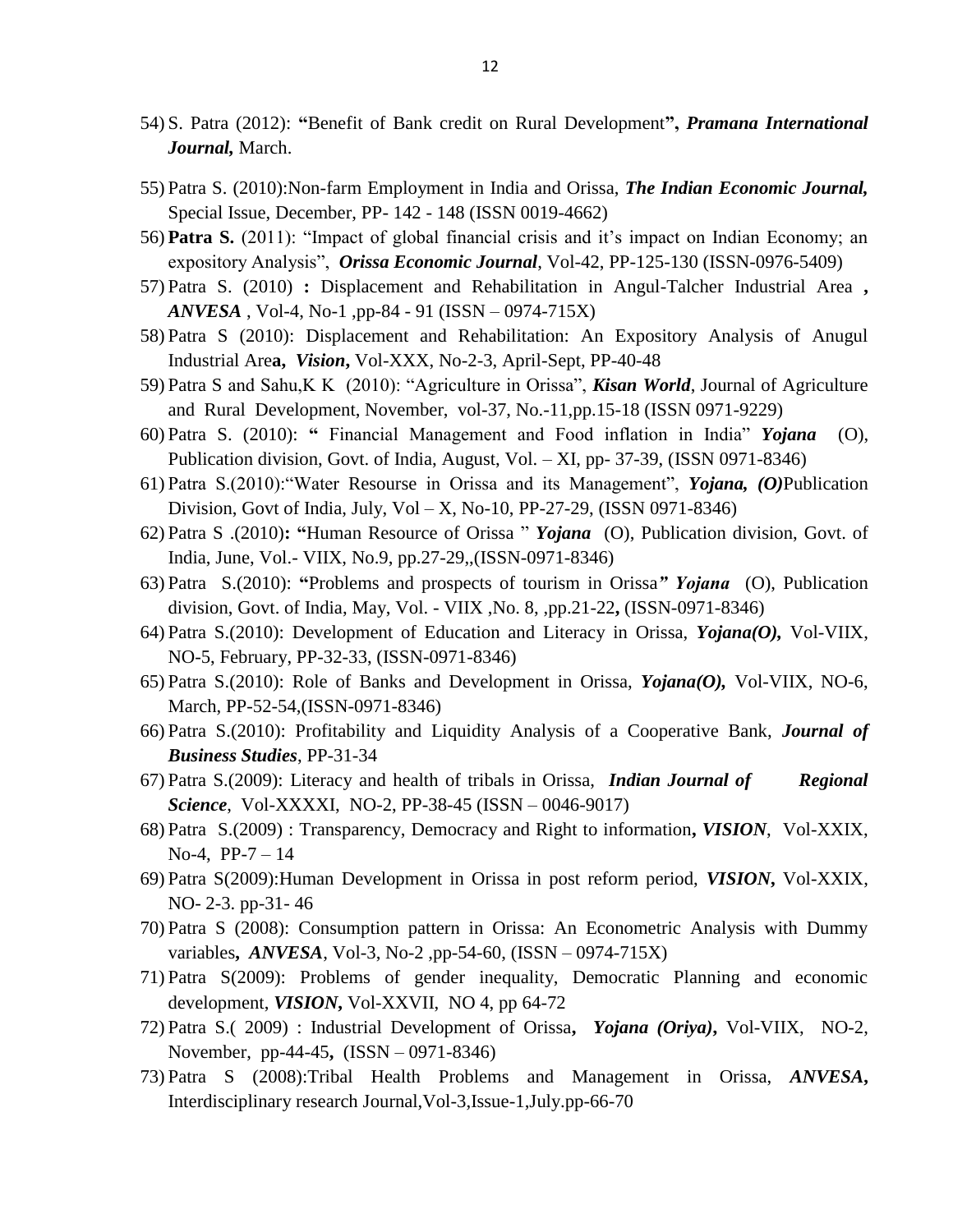- 74) Patra S (2008):Cambating Tribal Health hazards in Orissa, *VISION*, Vol-XXVIII, No- 2-3, pp-98 - 103
- 75) Patra S and Sahu K.K.(2009):Growth and Employment of Non Farm Sector in Orissa, *Orissa Economic Journal***,** Vol. XXXXI , No – 1&2, PP- 227-232
- 76) Patra S (2009):Challenges of Climate Change in India: National Concerns and Human Suffering, *Orissa Economic Journal*, Vol .XXXXI , No-! & 2, PP-135-141
- 77) Patra S (2008):Displacement and Rehabilitation in Angul, Talcher Industrial area, *Orissa Economic Journal*, Vol. XXXX, No- 1 & 2 , pp – 176- 179
- 78) Patra S (2007):Import liberalization, WTO and crisis in Indian agricultu**re**, *Orissa Economic Journal***,** Vol- XXXIX, no- 1 & 2 ,PP-141-145
- 79) Patra S and Bhoi D. N.(2007): Self financing courses and resource mobilization in higher education**,** *Orissa economic journal*, Vol-XXXIX pp-236-240
- 80) Patra S (2006); Deposit and credit mismatch in financial institutions in India:A study on inter state variations, *Orissa Economic Journal*, Vol-XXXVIII, pp-99-105
- 81) Patra S (2005):Relative price and revenue under VAT: Some emerging issues**,** *Orissa Economic Journal*, Vol-XXXVII, No- 1 & 2, PP-114-118
- 82) Patra S and sahu K K (2004):Impact of fiscal reforms in the economy of Orissa, *Orissa Economics Journal*, Vol-XXXVI, pp-90-94
- 83) Patra S (2000):Growth and performance of small scale industry in Orissa, *Orissa Economic Journal,* Vol-XXXII
- 84) Patra S ,Sarangi R and Sahu K K (1999):Share cropping tenancy and agriculture in orissa, A study of a village, *Orissa Economics Journal*, Vol- XXXI, PP-70-74
- 85) Patra S(1998): Problems of overdue in cooperative bank: A case study**,** *Orissa Economics Journal***,** Vol-XXX,PP-125-129
- 86) Patra S(1997): Sectoral and social class analysis of consumption pattern**,** *Orissa Economic Journal*, Vol-XXIX
- 87) Sahu k & Patra S (1997): Tribal development and NGO in Phulbani**,** *Orissa Economics Journal*, Vol-XXIX, PP-191-198
- 88) Patra S and Sahu K K (1994) : Structural reforms and inflation control in India, *Orissa economic journal,* Vol.XXVI, PP-50- 56
- 89) Patra S (1993): Propensity and progress of child development schemes in Phulbani**,** *Orissa Economics Journal*, Vol-XXV, PP-171-175

## 20**. Book Chapters Published**

- *1)* S.Patra(2020), Questionnaire Design, Edited Book, *Methodological Issues in Management Research,* Emerald Publishing, London, U.K, ISBN- 978-1-78973-974-9
- *2)* R. Behera & S Patra(2020), A Study on Expenditure on Education and Economic Growth in India, in Edited book, **Development, Environment & Sustainability**,, Ch-21, PP-277-297, Kunal Books Publisher, New DelhiISBN-978-93-89224-85-6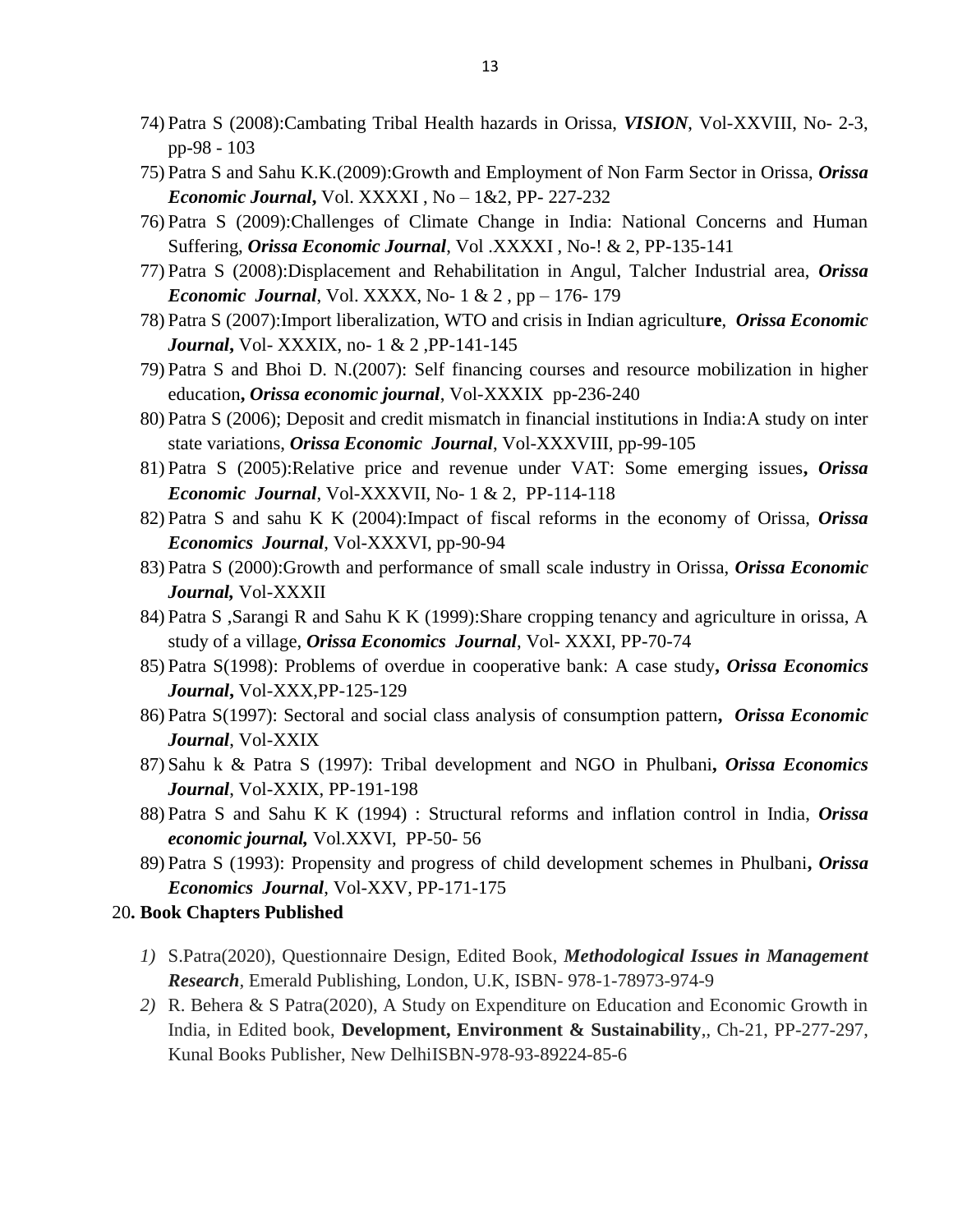- *3)* L. Das & S Patra(2020). Macro-Economic Linkages of Foreign direct Investment in India, in edited book, **Development, Environment & Sustainability**,, Ch-25, PP-337-348, Kunal Books Publisher, New DelhiISBN-978-93-89224-85-6
- 4) S Patra and Sahu K.K ( 2019): Green Growth and Energy in India, in Edited Book *"Economic and Political implications of Green Trading and Energy,* IGI Global, Publisher, USA
- 5) S Patra( 2019): Economic Consequences of Terrorism in South Asia, in Edited Book "*The Impact of Global Terrorism on Economic And Political Development- Afro-Asian Perspectives"* Emerald Publishing, UK
- 6) Patra, S. (2018): Trend and Pattern of Agricultural Trade in India in Post Reform Period, edited book, *Economic Development in India*, Issues and Challenges, ISBN: 978-93-7831- 458-2, pp- 430-452
- 7) Patra S. ( 2016). Role of SAARC in Convergence of South Asian Countries, as book Chapter in Edited Hand Book of Research *"Global Indicators of Economics and Political Convergence"* , IGI Global publisher, USA.
- 8) Patra S. ( 2016). Energy Challenges and Infrastructure Development in South Asiaas book Chapter in Edited Hand Book of Research *"Social, Health, and Environmental Infrastructures for Economic Growth"*, IGI Global publisher, USA.
- 9) Patra S (2016).Estimate, Impact and Control of Black Money in India, *Asian Resonance*, VOL.- V, ISSUE-III P: ISSN No. 0976-8602 PP-60-66
- 10) Patra S ( 2016). Globalisation, Market integration and Trade in South Asia, Published in Edited book "*Globalization: An International Integration*" by Social Research Foundation, Kanpur
- 11) Patra S (2016).Dimensions and Challenges of Make in India Programme, in Edited Book " *Make in India*" published by SSDN Publisher, New Delhi
- 12) Patra S.( 2012), Non Farm Sector employment in India and Orissa, in Edited Book "*Non Farm Sector Employment and Rural Transformation*" by Anil Thakur & S.M.J. Akhtar, Deep & Deep Publications PVT Ltd, New Delhi, PP-225-236 ( ISBN-978-81-8450-431-6)
- 13) Patra S and Sahu K. K (2012) Health Status of Tribes in Odisha: Reflection on Critical Issues and Problems, in Edited Book by L.N. Das, *Health and India's Economic Development: Challenges and Opportunities***,** Synergy Books India, New Delhi, PP-169- 184, ISBN-978-93-82059-13-4
- 14) Patra S (2013): Physical and Financial Performance of Women Self Help Groups : A diagonostic Primary Study in Odisha, In edited Book *" Micro Credit and Women Empowerment"* **,** Abhijit Publication, New Delhi, PP-32 – 45, ISBN- 978-93-5074-066-8
- 15) Patra S. (2011): **"** Philosophy and Prospects of Special Economic Zones in India"in Edited Book **"** *Special Economic zones and Economic Development* **"** by G . Dash, K.K. Sahu & S.Patra, Regal Publications, New Delhi, PP-33-49.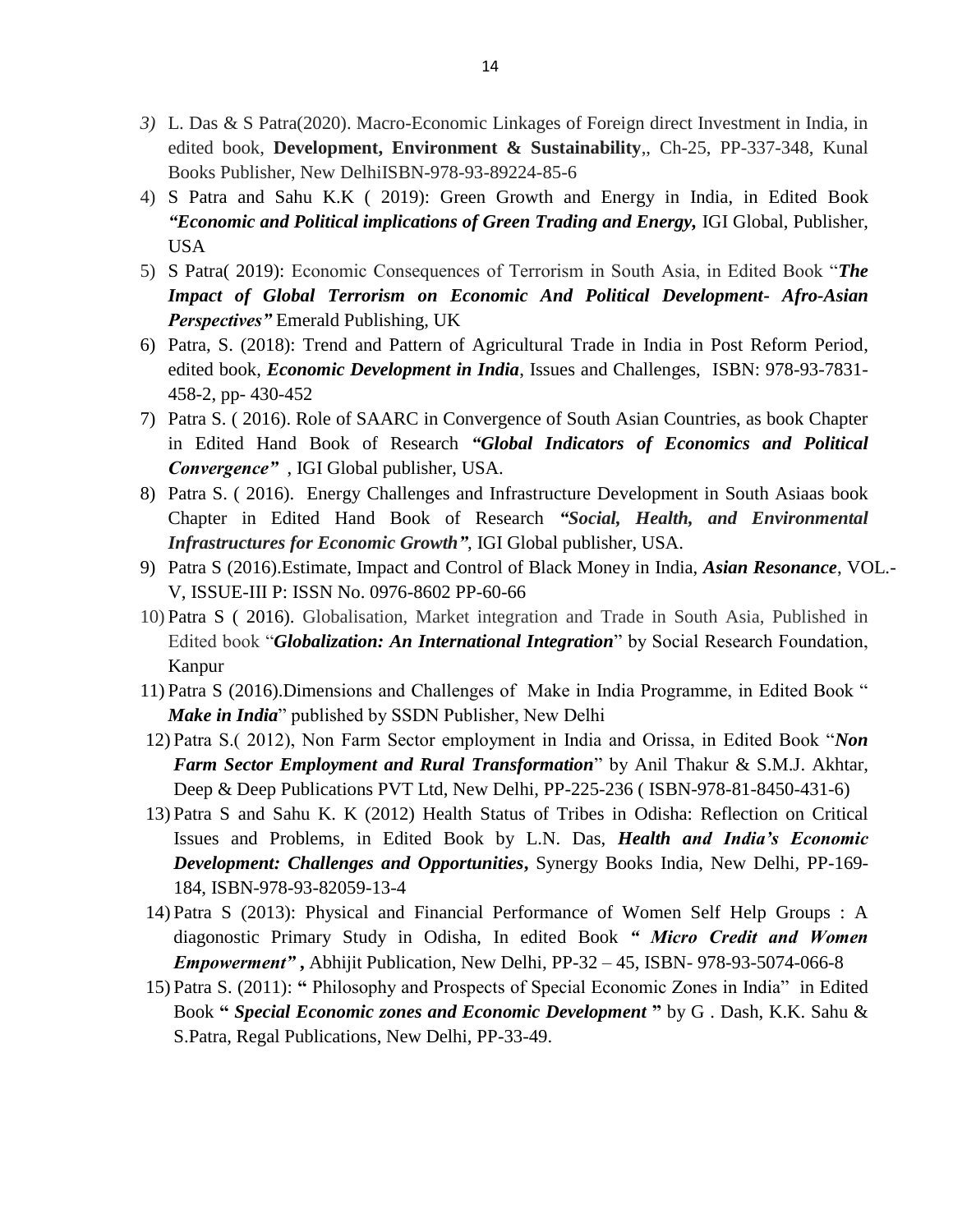- 16) S.S. Nayak & Patra S. ( 2011): **"**good governance in the era of Globalisation with reference to India" in edited Book **"** *e- governance: Issues and Strategies***" ,**SSDN Publishers and Distributors, New Delhi, PP-195-208
- 17) Patra S. (2011): "Rural Entreprenuership and Small Scale Industries in India" in edited Book **"***Micro Finance and Rural Entreprenuership in India*" ,SSDN Publishers and Distributors, New Delhi, PP-47-63
- 18) Patra S. (2011): **"**Indian Environmental Ethos and Climate Change"**,** in Edited Book **"**  *Change in Climate, Environment and Economic Development",* SSDN Publishers and Distributors, New Delhi, PP-56 - 70
- 19) Patra S. and Rayasingh M. ( 2011): Growth and performance of Coir Industry in Orissa**"** in Edited book *"Small and Medium Enterprise in the changing Economic environment"* **,**  SSDN Publishers and Distributors, New Delhi, PP-74-88.
- 20) Patra S. and Sahu K.K (2011): Dynamics of Social Exclusion and inclusive Policy paradigms in India**,** in edited book, "*Excluded people in India: problems and Prospects"*, by S.N. Tripathy, Mangalam Publisher, Pune, (ISBN -81-89972-36-3)
- 21) Patra S. (2011): Global recession and it's Impact on Indian Economy**,** in Edited book **"***Recession Crisis Management***"** by R.L.Panigrahi, S.S Nayak & A.K.Sahu,Discovery Publishing House PVT Ltd, New Delhi, PP-122-140(ISBN-978-81-8356-820-3)
- 22) Patra S. (2011): Global Financial Crisis and It's Impact on Indian Economy, in Edited Book **"***Recession Hit Management***"** by R.L.Panigrahi & A.K.Sahu, Discovery Publishing House Pvt. Ltd.. New Delhi, PP-11-25 (ISBN-978-81-8356-821-0),
- 23) Patra S.(2010): Human Capital and public Expenditure on Health in Orissa, in Edited Book**-***Human Capital Management*, by R. L. Panigrahi & A. K. Sahu, Discovery Pub. House Pvt Ltd, New Delhi, PP-90-99(ISBN-978-81-8356-618-6)
- 24) Patra S. (2009): Microfinance and Women Entrepreneurship in Orissa**,** Edited Book**- "***Women Entrepreneurship"* by R.L. Panigrahi & S.S. Nayak. Discovery Pub, New Delhi, PP-11 – 27 (ISSN- 978-81-8356-619-3)
- 25) Patra S (2009):Origin and History of Right to Information act, in Edited Book-"*Information Act and Rural development",* by S.S Mishra, S.K. Das, and R. K. Sahoo, New Century Publications, New Delhi pp-01-09 (ISBN – 978-81-7708-2)
- 26) Patra S (2008):Micro Credit, Self Help Groups and Empowerment of wom**en** in edited book **"***Micro Finance and Rural Development in India***"** by S.K.Das, B.P.Nanda and J.Rath , New Century Publication, New Delhi,pp-76-83 ( ISBN- 978-81-7708-187-9)
- 27) Patra S (2008):Autonomous status, Resource Mobilisation and Self financing Courses in Higher Education**,** in edited book **"***Resource mobilization for Higher education"* by Rajan K. Sahoo & T Senapati, Regal pub. New Delhi, PP 114-121(ISBN – 978-81-906553-0-9)
- 28) Patra S and Nayak S.K(2008): Possibility of High –tech Agriculture in  $11<sup>th</sup>$  Five Year Plan, In Edited Book**"** *Agriculture and Rural Development*" by R.K. Sahoo and G. Dash, Regal Publisher, New Delhi, pp-83-88 (ISBN – 978-81-8484-036-0)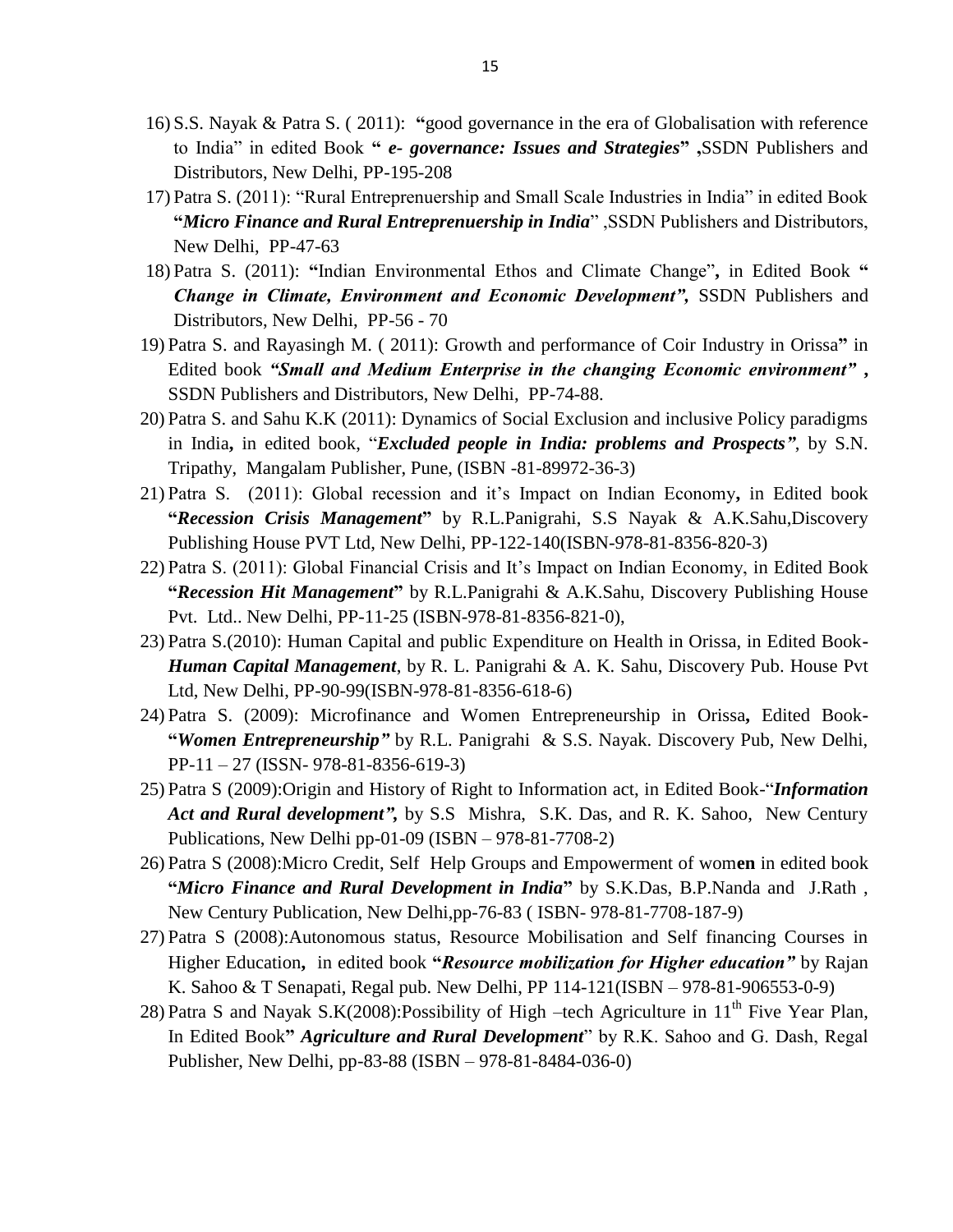- 29) S. Patra ( 2009**):** Dynamics of Micro Finance and Women Empowerment : A paradigm shift in Mayurbhanj District of Orissa, in edited Book" *Women Empowerment and Rural Development"* by S.S. Acharya, S. Patra and G. Panda, PG Dept Of Social Science, F. M. University, Balasore, PP- 118- 133
- 30) Patra S and Sahu K K (2008)**:**Marketed Surplus and Market Dependence of rice, greengram and blackgram in edited book ,"*Current Issues in Indian Agriculture***"** by J.Lenka, Serials publications, New Delhi, PP-269-288, (ISBN-978-81-8387-255-3)
- 31) Patra S & Sahu K K (2008): *Role of Regional Rural Banks in Micro Finance and Rural Development***,** Edited Book by R. C. Mishra, K. K. Women's College, Balasore, PP – 56 - 64
- 32) Patra S and Dhal P C (2007): Rural development and national rural employment Act, In edited book **"***Rural Development and national rural employment Act"* G. Dash and R.K. Sahoo, Regal Publication, New Delhi, pp72 – 76 ( ISBN- 978-81-8484-015-5)
- 33) Patra S (1999):Demand supply mismatch of credit and role of cooperative bank in the rural development, in edited book **'***Rural development* ", S N Tripathy, Discovery pub, New Delhi PP-90-104 (ISBN- 81-7141-536-9)
- 34) Patra S (1998): Issues and Problems of cooperatives in India , in edited book **"** *Cooperatives for Rural development* " by S N Tripathy, Discovery pub, New Delhi PP-164-183 (ISBN – 81-7141-428-1)
- 35) Patra S (1996): Consumption patterns of tribals of phulbani Distric**t**, in edited book **"** *Tribal labour in India*", S. N. Tripathy, Mohit pub, Delhi, PP- 117- 154 (ISBN-81-7445-052-1)

|  |  |  |  |  | 21. Paper Presentation in Seminar/Conferences |  |  |
|--|--|--|--|--|-----------------------------------------------|--|--|
|--|--|--|--|--|-----------------------------------------------|--|--|

|     | Title of the          | of<br>Title                              | Organized by           | International / |
|-----|-----------------------|------------------------------------------|------------------------|-----------------|
| Sl. | Paper presented       | Conference                               |                        | National /      |
|     |                       |                                          |                        |                 |
| No. |                       | Seminar                                  |                        | Regional        |
|     | <b>Impact of Make</b> | 102 Annual Conference of                 | Pt. Ravi Sankar        | <b>National</b> |
| 1.  | in India on           | <b>Indian Economics</b>                  | Shukla University,     |                 |
|     | International         | Association                              | Raipur, 27-29,         |                 |
|     | Trade and             |                                          | Dec, 2019              |                 |
|     | Economic              |                                          |                        |                 |
|     | Growth                |                                          |                        |                 |
| 2.  | Trend and growth      | Annual Conference of                     | KIIT University,       | National        |
|     | of NPS in public      | <b>Indian Commerce</b>                   | <b>Bhubaneswar 22-</b> |                 |
|     | sector banks in       | Association                              | 14, Dec, 2019          |                 |
|     | India                 |                                          |                        |                 |
| 3.  | Skill                 | 101th Annual Conference                  | Vellore Institute of   | National        |
|     | Development and       | of Indian Economic                       | Technology,            |                 |
|     | Employment<br>in      | Association                              | Vellore<br>Tamil.      |                 |
|     | India                 |                                          | Nadu, 27-29            |                 |
|     |                       |                                          | December, 2018         |                 |
| 4.  | Trend and             | 99 <sup>th</sup><br>Annual Conference of | SV University,         | National        |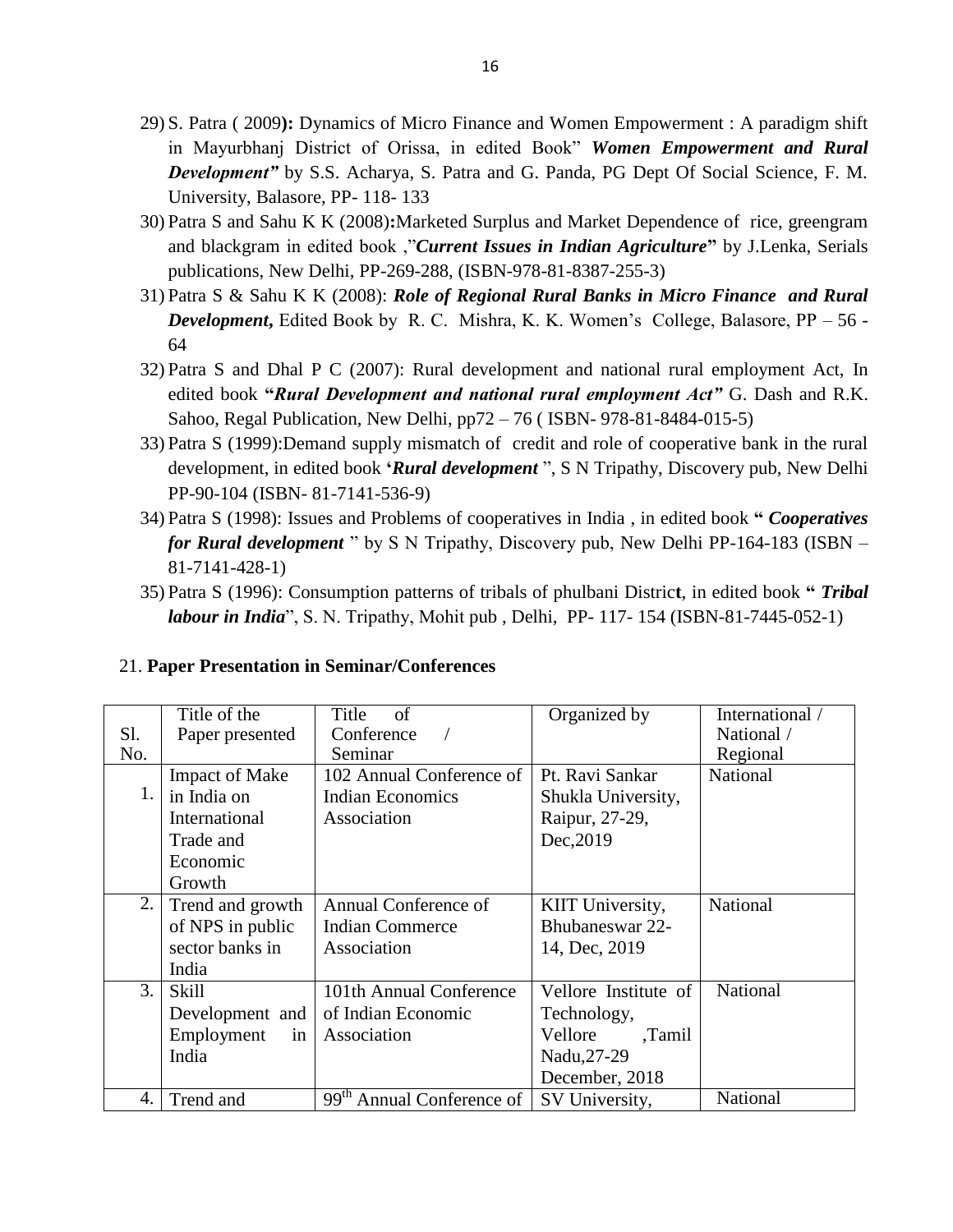|    | Regional<br>Variation in<br>Health<br>Expenditure in<br>India"                                | Indian Economic<br>Association                                                                                                                                                  | Tirupati, Andhra<br>Pradesh, 27-29,<br>Dec, 2016                                          |               |
|----|-----------------------------------------------------------------------------------------------|---------------------------------------------------------------------------------------------------------------------------------------------------------------------------------|-------------------------------------------------------------------------------------------|---------------|
| 5. | Key Note Speaker<br>in Inaugural<br>Session,<br>Chairman in First<br><b>Technical Session</b> | <b>UGC National Seminar on</b><br>Mahatma Gandhi National<br><b>Rural Employment</b><br><b>Guarantee Act</b><br>(MGNRERA) and Its<br><b>Impact on Rural Society</b><br>in India | Khejuri College,<br>West Bengal during<br>22-23, Nov, 2016                                | National      |
| 6. | Social Sector and<br>Human<br>Development in<br>South Odisha                                  | <b>State Level Seminar on</b><br><b>Identifying Strategies for</b><br>Sustainable Economic<br>Development in South<br>Odisha                                                    | <b>SBP</b><br>Mahavidyalaya,<br>Samantiapalli,<br>Ganjam, 6 <sup>th</sup><br>October 2016 | <b>State</b>  |
| 7. | Agricultural<br>Trade in Pre and<br>Post reform<br>Period                                     | VI th International<br>Conference on Issues of<br><b>Economic Development</b><br>with a special focus on<br>Indian Agriculture                                                  | Visva-Bharati,<br>Santiniketan, 11-<br>$12th$ March, 2016                                 | International |
| 8. | Regional<br>Disparity and<br>Issues of<br>Convergence in<br>Human<br>Development in<br>India  | 48 <sup>th</sup> Annual Conference of<br>Orissa Economics<br>association                                                                                                        | GIET, Gunupur,<br>Odisha, 13-14,<br>Feb, 2016                                             | <b>State</b>  |
| 9. | Trend and<br>Regional<br>Variation in<br>Health<br>Expenditure in<br>India                    | 99 <sup>th</sup> Annual Conference of<br>Indian Economic<br>Association                                                                                                         | SV University,<br>Tirupati, Andhra<br>Pradesh, 27-29,<br>Dec, 2016                        | National      |
| 10 | Performance of<br>MGNREGS in<br>Mayurbhanj                                                    | Mahatma Gandhi National<br><b>Rural Employment</b><br><b>Guarantee Act</b><br>(MGNRERA) and Its<br><b>Impact on Rural Society</b><br>in India                                   | Khejuri College,<br>West Bengal during<br>22-23, Nov, 2016                                | National      |
| 11 | Development<br>Policies in<br>Odisha                                                          | State Level Seminar on<br><b>Identifying Strategies for</b><br>Sustainable Economic<br>Development in South<br>Odisha                                                           | <b>SBP</b><br>Mahavidyalaya,<br>Samantiapalli,<br>Ganjam, 6 <sup>th</sup><br>October 2016 | <b>State</b>  |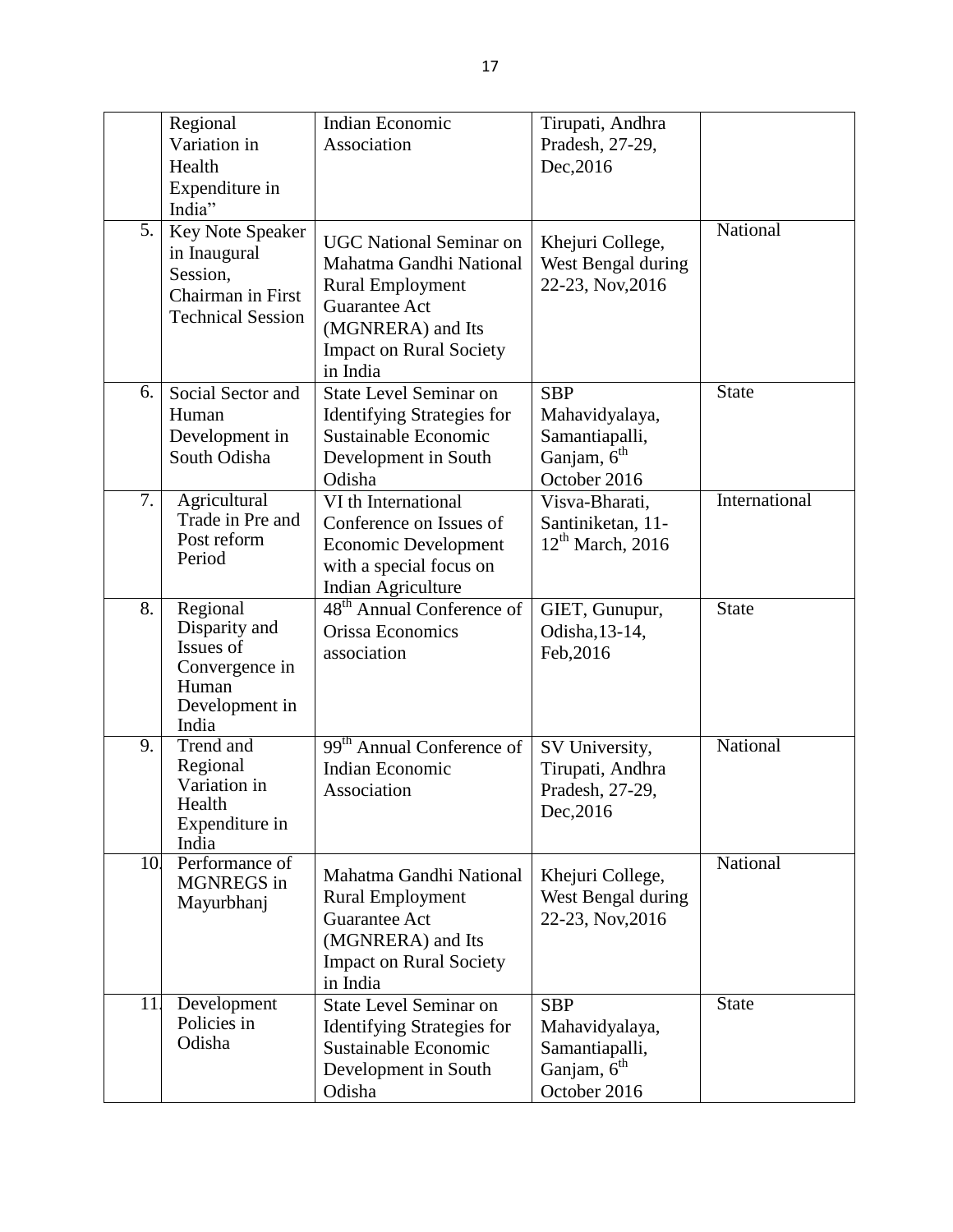| 12  | <b>Education</b> of               | National Seminar on                   | S C B, Degree                  | National             |
|-----|-----------------------------------|---------------------------------------|--------------------------------|----------------------|
|     | Tribal Girls in                   | <b>Educational Status of</b>          | College, Ragdha,               |                      |
|     | Odisha                            | Tribals in India, A Special           | Mayurbhanj, during             |                      |
|     |                                   | reference to Odisha                   | 6-7 September,                 |                      |
|     |                                   |                                       | 2016                           |                      |
| 13. | Knowledge                         | <b>UGC</b> sponsored National         | Kendrapara                     | National             |
|     | Economy and                       | Seminar on Technology,                | (Autonomous)                   |                      |
|     | Economic                          | Innovation & Knowledge                | College,                       |                      |
|     | Development                       | Economy Challenges &                  | Kendrapada during              |                      |
|     |                                   | Prospects                             | $28^{\text{th}}$ & 29th August |                      |
|     |                                   |                                       | 2016                           |                      |
|     |                                   | 2 <sup>nd</sup>                       |                                |                      |
|     | 14 Macro Economic                 | International                         | Nepal Rastra Bank,             | <b>International</b> |
|     | linkages<br>of                    | Conference on Economics               | Kathmandu, 26-28,              |                      |
|     | Inflation in South                | and Finance                           | feb, 2015                      |                      |
|     | Asia<br>15 Interstate             | 47 <sup>th</sup> Annual Conference of | Centurian                      | <b>State</b>         |
|     | in                                | Orissa<br>Economics                   | University,                    |                      |
|     | Disparity<br>Financial            | association                           | Bhubaneswar, 21-               |                      |
|     | Inclusion in India                |                                       | 22, Feb, 2015                  |                      |
|     | 16 Performance and                | Rising India<br>The<br>and            | F.M.<br>University,            | <b>International</b> |
|     | Prospect of South                 | World Order                           | Balasore,<br>$5 - 7$ ,         |                      |
|     | Asian Trade                       |                                       | Feb, 2015                      |                      |
|     | 17 Impacts<br>and                 | 97 <sup>th</sup> Annual Conference of | Mohanlal Sukhadia              | <b>National</b>      |
|     | Estimates<br>of                   | Indian<br>economics                   | University,                    |                      |
|     | Black Money in                    | Association                           | Udaipur,<br>$27-29$ ,          |                      |
|     | India                             |                                       | Dec, 2014                      |                      |
| 18. | Direct<br>Foreign                 | Multidisciplinary                     | Birla Institute<br>of          | International        |
|     | Investment<br>and                 | approaches in Business                | Management                     |                      |
|     | economic                          | Management<br>and                     | Technology,                    |                      |
|     | Growth:                           | Sustainability                        | Bhubaneswar,                   |                      |
|     | Determinants and                  |                                       | during<br>28-29,               |                      |
|     | Linkages in India                 |                                       | Nov, 2014                      |                      |
|     | and C                             |                                       |                                |                      |
|     | 19 Issues of Rural                | India'a Approaches to                 | Ravenshaw                      | <b>National</b>      |
|     | <b>Education</b> in               | Rural Development in 21 <sup>st</sup> | University, Cuttack            |                      |
|     | India                             | Century                               | during 18-19,                  |                      |
|     |                                   |                                       | Oct, 14                        |                      |
|     | 20 Chairperson,                   | Redrawing the Boundaries              | Ravenshaw                      | <b>International</b> |
|     | <b>Technical Session</b>          | of International Relations            | University, Cuttack            |                      |
|     | on Migration and                  | at organised by                       | during 22-14,                  |                      |
|     | Diaspora,                         |                                       | February, 2014                 |                      |
|     | International                     |                                       |                                |                      |
| 21  | Conference<br><b>Cost Benefit</b> | Paradigms of development              | Ravenshaw                      | <b>National</b>      |
|     |                                   |                                       | University, Cuttack            |                      |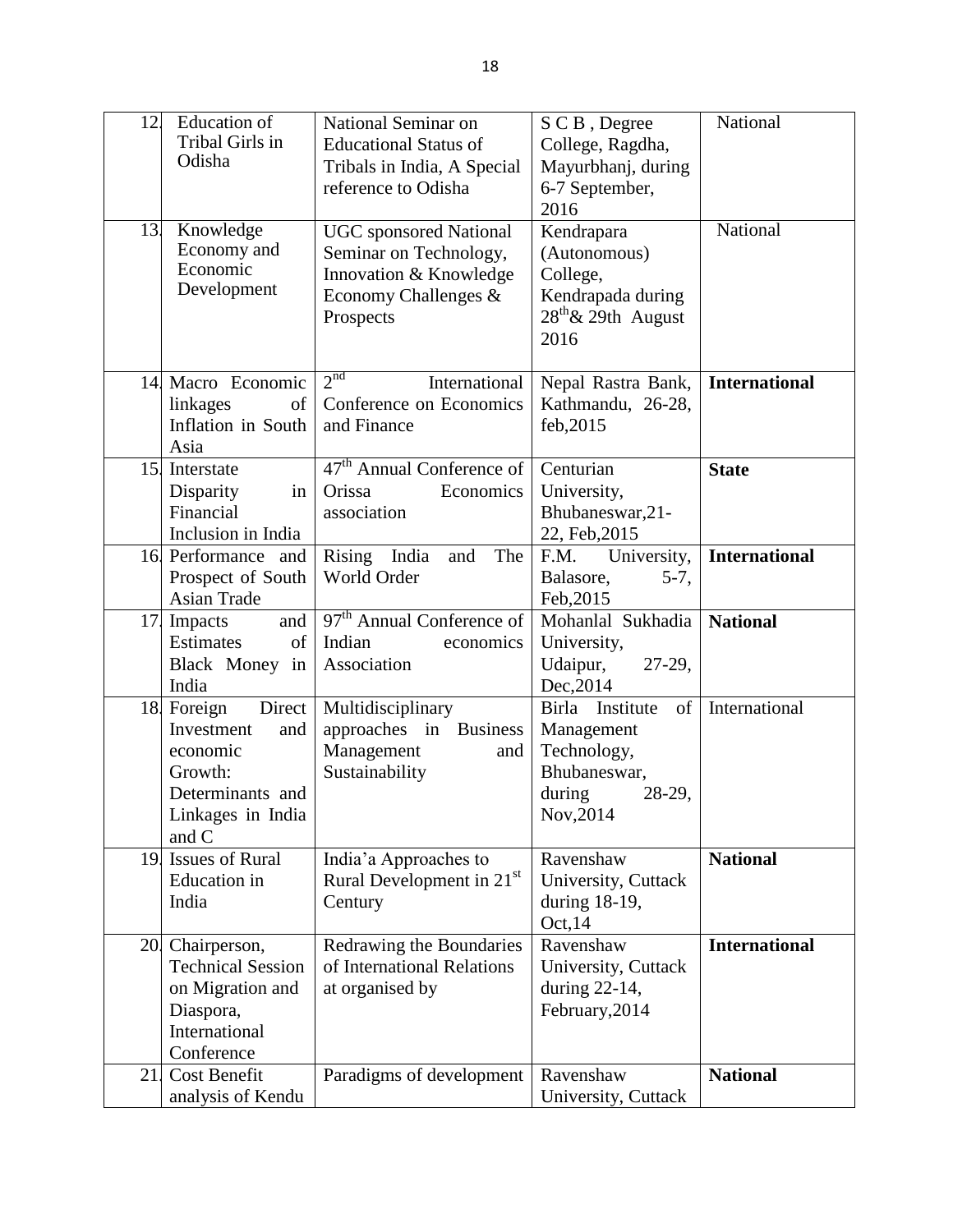|     | Leaf trade in          |                                       | during 13-14,                 |                      |
|-----|------------------------|---------------------------------------|-------------------------------|----------------------|
|     | Odisha                 |                                       | Nov, 2013                     |                      |
|     |                        |                                       |                               |                      |
|     | 22 Resource Person     | National seminar on                   | B.R. College,                 | <b>National</b>      |
|     |                        | Awareness on global                   | Bhuban, Odisha                |                      |
|     |                        | warming                               | during $2-3$ ,                |                      |
|     |                        |                                       | March, 2014                   |                      |
|     |                        | 96 <sup>th</sup> annual conference of |                               |                      |
| 23. | <b>Micro Pension</b>   |                                       | Minakshi                      | <b>National</b>      |
|     | and Social             | <b>Indian Economics</b>               | university, Chhenai,          |                      |
|     | security for           | Association                           | 27-29, Dec, 13                |                      |
|     | Unorganized            |                                       |                               |                      |
|     | Sector"                |                                       |                               |                      |
| 24. | <b>Resource Person</b> | Development of Tribals of             | M.P.C (Auto)                  | <b>National</b>      |
|     | in National            | Odisha,                               | College, Baripada             |                      |
|     | seminar                |                                       | during 14-15, Sept,           |                      |
|     |                        |                                       | 2013                          |                      |
|     |                        | 95 <sup>th</sup> Annual conference of |                               |                      |
|     | 25 Mapping Gender      |                                       | Gitam University,             | <b>National</b>      |
|     | Disparity in           | <b>Indian Economic</b>                | <b>VIZAK</b>                  |                      |
|     | Unemployment in        | <b>Association</b>                    | 27-29, Dec, 12                |                      |
|     | India                  |                                       |                               |                      |
| 26. | Strike and             | Economic Impact of                    | Gopalpur College,             | <b>National</b>      |
|     | <b>Agitation</b> as    | <b>Closure during Agitation</b>       | <b>Balasore</b>               |                      |
|     | Intervention           |                                       | 19-20, Dec, 2012              |                      |
|     | Strategies in India    |                                       |                               |                      |
| 27. | mapping Health         | 17 <sup>th</sup> International        | Colombo, Sri                  | <b>International</b> |
|     | Vulnerability of       | Forestry & Environment                | Lanka,                        |                      |
|     |                        |                                       |                               |                      |
|     | <b>Climate Change</b>  | Symposium                             | 28-29, Nov, 12                |                      |
|     | in South Asia          |                                       |                               |                      |
| 28. | Indian                 | <b>Climate Change in Present</b>      | Regional College,             | <b>State</b>         |
|     | Agriculture $\&$       | Context                               | Rambag, Jajpur on             |                      |
|     | <b>Climate Change</b>  |                                       | 6-7, May, 2012                |                      |
|     | 29 Revisiting Rural    | Problems of Managing                  | N.C. Autonomous               | <b>National</b>      |
|     | Development            | <b>Rural Development</b>              | College, Jajpur on            |                      |
|     | Programmes in          | Projects and Programmes               | 11 <sup>th</sup> March, 2012  |                      |
|     | India                  |                                       |                               |                      |
|     | 30 Revisiting Micro    | Micro Finance and Rural               | Kendrapara                    | <b>National</b>      |
|     |                        |                                       |                               |                      |
|     | Finance                | Development                           | (Autonomous)                  |                      |
|     | Programmes in          |                                       | College,                      |                      |
|     | India                  |                                       | Kendrapada during             |                      |
|     |                        |                                       | 26-27 <sup>th</sup> February, |                      |
|     |                        |                                       | 2012                          |                      |
|     |                        |                                       |                               |                      |
|     | 31 Participated as     | Seminar on                            | Govt. College,                | <b>National</b>      |
|     | <b>Chief Speaker</b>   | <b>Environmental Problems</b>         | Angul                         |                      |
|     |                        | in Odisha                             |                               |                      |
|     | Problems of            |                                       |                               |                      |
| 32. |                        | Sources of Resources in               | Gopabandhu                    | <b>National</b>      |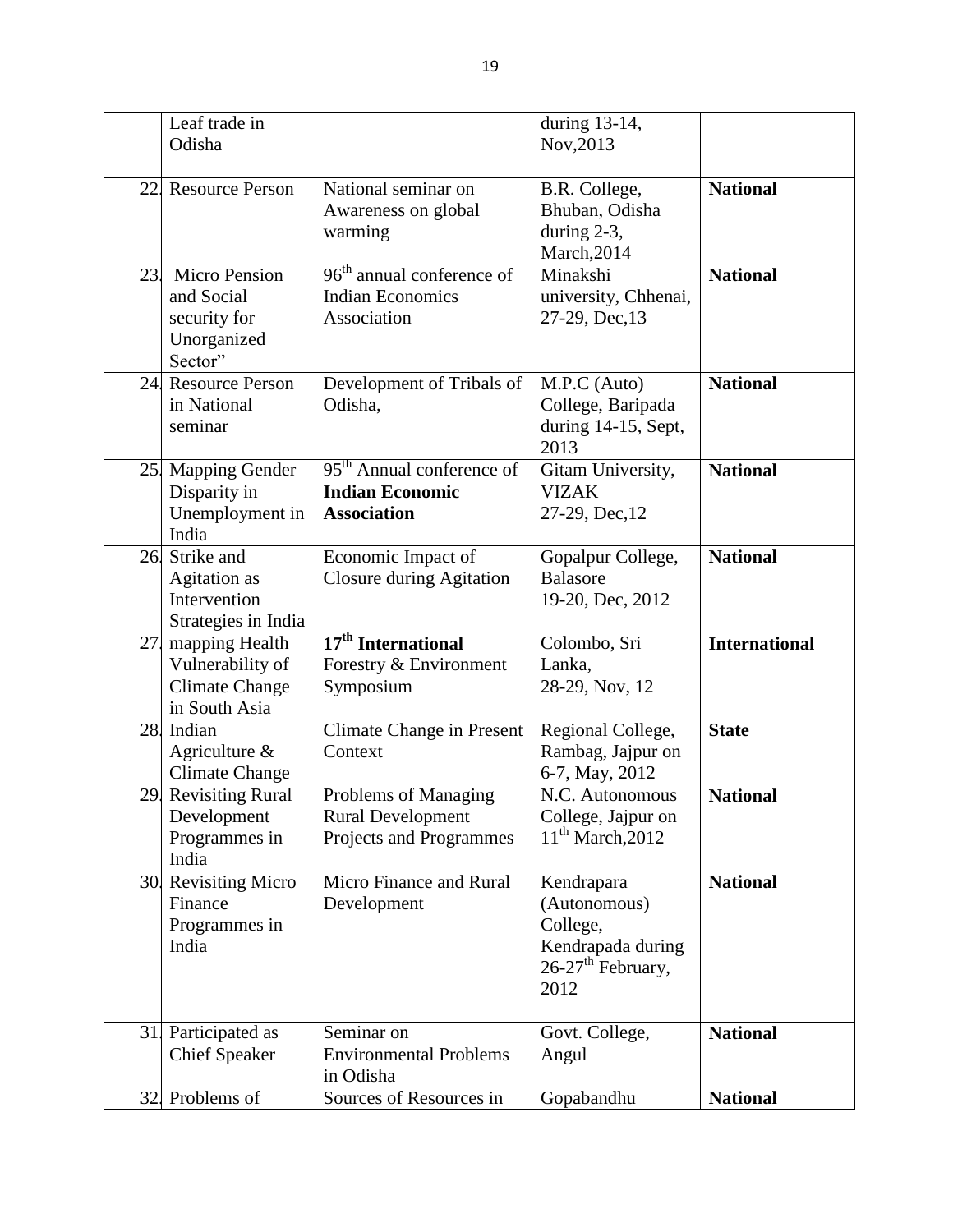|     | Agricultural             | agriculture                      | Science College,            |                      |
|-----|--------------------------|----------------------------------|-----------------------------|----------------------|
|     | Credit in India          |                                  | Athgarh, Orissa, 5-         |                      |
|     |                          |                                  | 6, Feb, 12                  |                      |
|     | 33 Problems of           | Child Malnutrition as a          | B.B.College,                | <b>State</b>         |
|     | Malnutrition in          | Poverty Indicator                | Baiganbadia,                |                      |
|     | India"                   |                                  | Mayurbhanj during           |                      |
|     |                          |                                  | 3-4 <sup>th</sup> February, |                      |
|     |                          |                                  | 2012                        |                      |
| 34. | Globalisation and        | <b>Globalisation: Challenges</b> | AnchalikaMahavid            | <b>National</b>      |
|     | impact in India"         | and Opportunities                | yalaya, Gadia,              |                      |
|     |                          |                                  | Mayurbhanj during           |                      |
|     |                          |                                  | $27 - 28$ <sup>th</sup>     |                      |
|     |                          |                                  | January, 2012               |                      |
| 35  | MGNRESA In               | 44th Annual conference of        | Lakshminarayan              | <b>State</b>         |
|     | Odisha; Does             | Orissa Economics                 | SahuMahavidyalay            |                      |
|     | Demographic              | Association                      | a, Jagatpur, Cuttack        |                      |
|     | characteristics          |                                  | during 21-22nd              |                      |
|     | Matter?"                 |                                  | January, 2012               |                      |
| 36  | Disasters in India:      | Disasters: Their                 | Lakshminarayan              | <b>National</b>      |
|     | How do they              | Management and                   | SahuMahavidyalay            |                      |
|     | Matter?                  | Mitigation                       | a, Jagatpur, Cuttack        |                      |
|     |                          |                                  | during 20-                  |                      |
|     |                          |                                  | 21st January, 2012          |                      |
| 37. | Energy Equity,           | 94rd Annual Conference           | BharatiVidyapeeth,          | <b>National</b>      |
|     | <b>Inclusive Growth</b>  | of Indian Economics              | Deemed University,          |                      |
|     | and Sustainable          | <b>Association</b>               | Pune during $27th$ -        |                      |
|     | Development in           |                                  | 29 <sup>th</sup>            |                      |
|     | India"                   |                                  | December, 2011              |                      |
| 38. | Dynamics of              | Insurance sector, Social         | Meghasan College,           | <b>State</b>         |
|     | Social Security.         | Security & economic              | nudadiha,                   |                      |
|     | and micro                | Development; Problems &          | Mayurbhanj during           |                      |
|     | pension in India         | panacea                          | 23-24, Dec, 2011            |                      |
|     |                          |                                  |                             |                      |
|     | 39 Presented Project     | <b>International Research</b>    | Kathmandu, Nepal,           | <b>International</b> |
|     | Progress Report          | and Training Workshop            | 6-10, Dec, 2011             |                      |
|     | 40 Revisiting Indian     | by SANDEE<br>Globalisation and   | Fakir Mohan                 | <b>National</b>      |
|     | consumer Market          | <b>Consumer Rights</b>           | University,                 |                      |
|     | & Growth of              |                                  | Balasore during             |                      |
|     | Green                    |                                  | $25 - 26^{th}$              |                      |
|     | Consumerism"             |                                  | November, 2011              |                      |
|     |                          |                                  |                             |                      |
|     | 41 Economic              | $16th$ International             | University of               | <b>International</b> |
|     | <b>Impacts of Forest</b> | Forestry & Environment           | Jawewardenepura,            |                      |
|     | on Tribal                | Symposium                        | Sri Lanka                   |                      |
|     | Livelihood: A            |                                  | 28-29, Oct, 2011            |                      |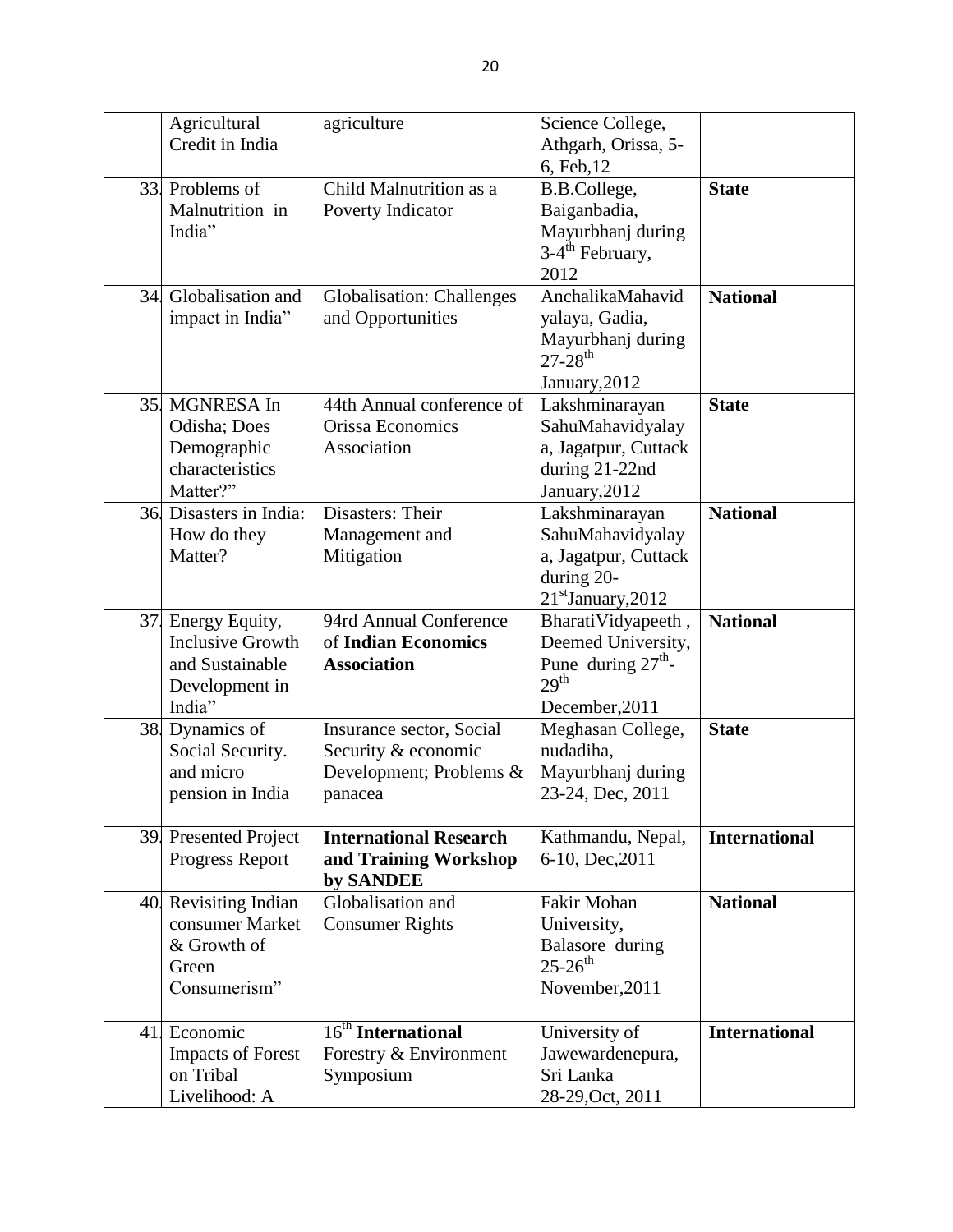|     | Diagnostic Study<br>in Similipal<br>Reserve Forest in<br>Orissa, India                                               |                                                                                                        |                                                                                                        |                      |
|-----|----------------------------------------------------------------------------------------------------------------------|--------------------------------------------------------------------------------------------------------|--------------------------------------------------------------------------------------------------------|----------------------|
|     | 42 Presented a<br>research Proposal                                                                                  | <b>International Research &amp;</b><br><b>Writing Workshop</b>                                         | Tangail,<br>Bangladesh, 23-26,<br>Sept, 2011                                                           | <b>International</b> |
| 43. | Challenging<br><b>Issues of Rural</b><br>Marketing                                                                   | <b>Rural Consumers</b>                                                                                 | <b>Council for Tribal</b><br>and Rural<br>Development,<br>Bhubaneswar<br>during 16-17,<br>August, 2011 | <b>National</b>      |
|     | 44 Presented a<br>proposal on<br>Mining in Orissa                                                                    | <b>International Workshop</b><br>on Environment &<br><b>Natural Resource</b><br>Economics              | AIT, Thailand by<br>SANDEE, 2 - 20,<br>May, 11                                                         | <b>International</b> |
| 45. | <b>Crippling Issues</b><br>of Food Security<br>in India"                                                             | Food security                                                                                          | Kendrapara<br>(Autonomous)<br>College during 29-<br>30 January, 2011                                   | <b>National</b>      |
|     | 46 Non-Farm Sector<br>Employment in<br>India and Orissa                                                              | 93rd Annual Conference<br>of Indian Economics<br><b>Association</b>                                    | Punjab University,<br>Chandigarh during<br>27-29, Dec, 2010.                                           | <b>National</b>      |
|     | 47 Efficacy of Public<br>Private<br>Partnership in<br>financing<br>transport<br>infrastructure in<br>Nepal and India | Nepal International<br>infrastructure Finance<br>Conference                                            | <b>Bal Kumari</b><br>College, Chitwan,<br>Nepal, 2-3,<br>Dec, 2010                                     | <b>International</b> |
| 48. | Participated                                                                                                         | <b>UGC</b> sponsored National<br>seminar on agricultural<br>Stagnation in India:<br>causes & way Ahead | A & A Economics,<br>Utkal University,<br>Bhubaneswar on<br>20 <sup>th</sup> November,<br>2010          | <b>National</b>      |
| 49. | <b>Global Recession</b><br>& impact in India                                                                         | <b>Global Financial Crisis-Its</b><br>Impact on Indian<br>Economy                                      | Indira Gandhi<br>Womens College,<br>Cuttack                                                            | <b>National</b>      |
| 50. | <b>Status of Tribals</b><br>in Orissa"                                                                               | <b>Issues of Tribal</b><br>Development                                                                 | Fakir Mohan<br>University,<br>Balasore on 28 <sup>th</sup><br>August, 2010                             | <b>International</b> |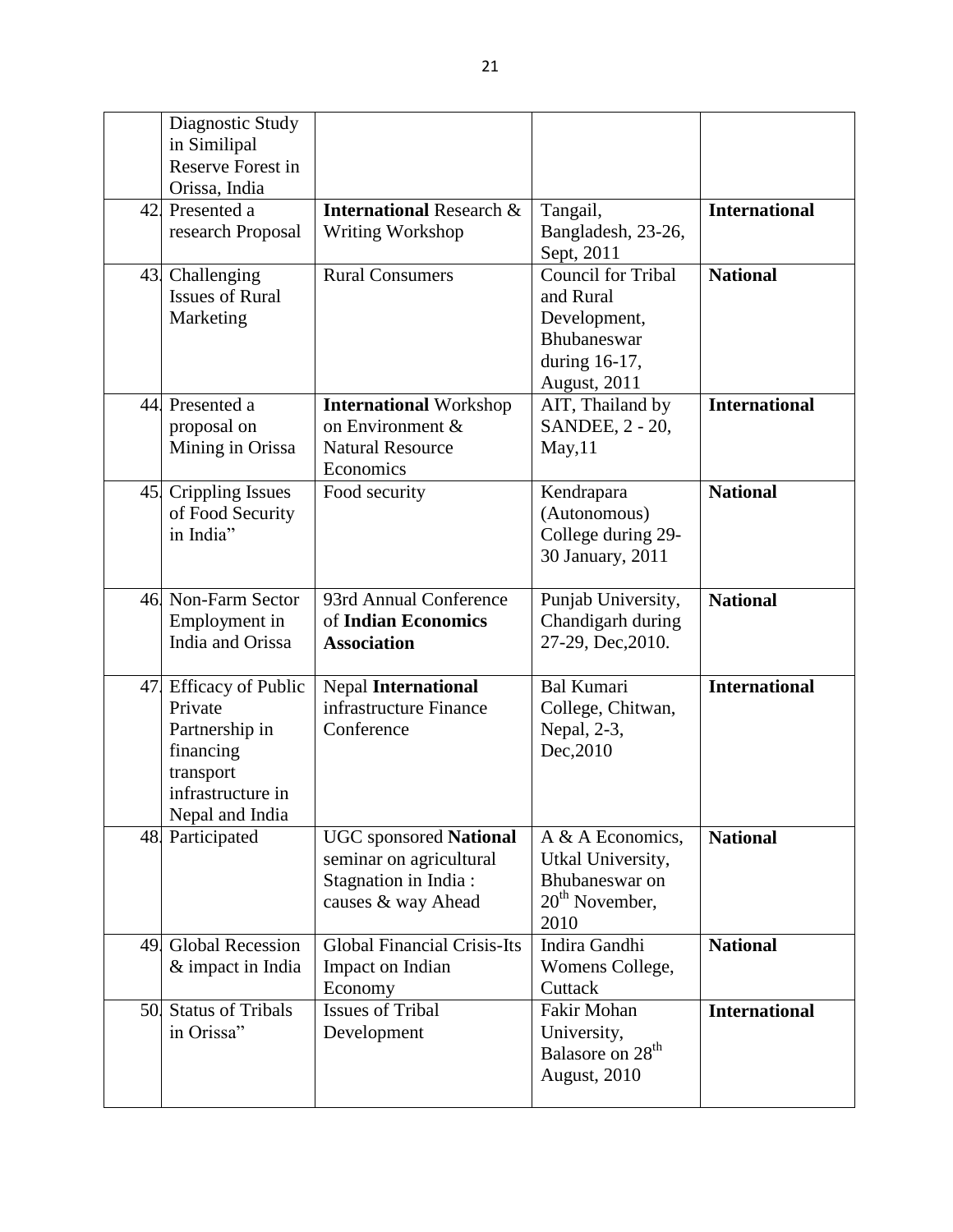|     | 51 Participated                    | Training Course on                   | Gopabandhu                              | <b>National</b>      |
|-----|------------------------------------|--------------------------------------|-----------------------------------------|----------------------|
|     |                                    | disaster Management                  | Academy of                              |                      |
|     |                                    |                                      | Administration, 20-<br>24, July, 2010   |                      |
| 52. | Dynamics Of                        | <b>International Conference</b>      | Indian Institute of                     | <b>International</b> |
|     | <b>Financing Health</b>            | on Infrastructure Finance            | Technology,                             |                      |
|     | Infrastructure: A                  |                                      | Kharagpur, 03-05                        |                      |
|     | Comparative And                    |                                      | June, 2010                              |                      |
|     | Expository                         |                                      |                                         |                      |
|     | Analysis                           |                                      |                                         |                      |
| 53. | philosophy and                     | impact of special                    | Kendrapara                              | <b>National</b>      |
|     | prospects of SEZ                   | Economic zones on                    | (Autonomous)                            |                      |
|     | in India                           | human development                    | College during 1-2,                     |                      |
|     |                                    |                                      | April, 2010                             |                      |
|     | 54 Profitability &                 | Managing NPA of                      | N.C.(Auto)                              | <b>National</b>      |
|     | Liquidity                          | <b>Commercial Banks</b>              | College, Jajpur on                      |                      |
|     | Analysis of a                      |                                      | $23rd$ February, 2010                   |                      |
|     | Cooperative Bank                   |                                      |                                         |                      |
| 55. | <b>Global Recession</b>            | 42nd Annual conference               | North Orissa                            | <b>State</b>         |
|     | and Impact on                      | of Orissa Economics                  | University,                             |                      |
|     | Indian Economy                     | Association                          | Baripada, $20 - 21$ ,                   |                      |
|     |                                    |                                      | February, 2010                          |                      |
|     | 56 Participated                    | <b>UGC</b> Seminar cum               | M.P.C. (Auto)                           | Local                |
|     |                                    | workshop on Fiscal<br>Management and | College, Baripada,<br>5, February, 2010 |                      |
|     |                                    | Regional Equity in Orissa            |                                         |                      |
| 57. | <b>Impact of Global</b>            | 92 <sup>nd</sup> Annual Conference   | KIIT University,                        | <b>National</b>      |
|     | <b>Economic Crisis</b>             | of Indian Economic                   | Bhubaneswar, 27-                        |                      |
|     | on Indian                          | <b>Association</b>                   | 29 December, 2009                       |                      |
|     | Economy; An                        |                                      |                                         |                      |
|     | Analytical                         |                                      |                                         |                      |
|     | Prognosis"                         |                                      |                                         |                      |
| 58. | Good governance                    | $62nd$ All India Commerce            | Maharshi                                | <b>National</b>      |
|     | in an era of                       | Conference of Indian                 | Dayananda                               |                      |
|     | Globalisation<br>with reference to | <b>Commerce Association</b>          | saraswati<br>University, Ajmer,         |                      |
|     | India                              |                                      | $10-12$ ,                               |                      |
|     |                                    |                                      | October, 2009                           |                      |
|     | 59 Ecological                      | <b>Green Management</b>              | F.M. University,                        | <b>National</b>      |
|     | Imbalance in                       |                                      | Balasore, 26                            |                      |
|     | Talcher-Anugul                     |                                      | March, 2009                             |                      |
|     | <b>Industrial Area</b>             |                                      |                                         |                      |
| 60. | <b>Education</b> and               | Seminar on Socio                     | North Orissa                            | <b>State</b>         |
|     | Health Status of                   | <b>Economic Politico</b>             | University,                             |                      |
|     | Tribal in                          | Scenario in Mayurbhanj               | Baripada ,21-22                         |                      |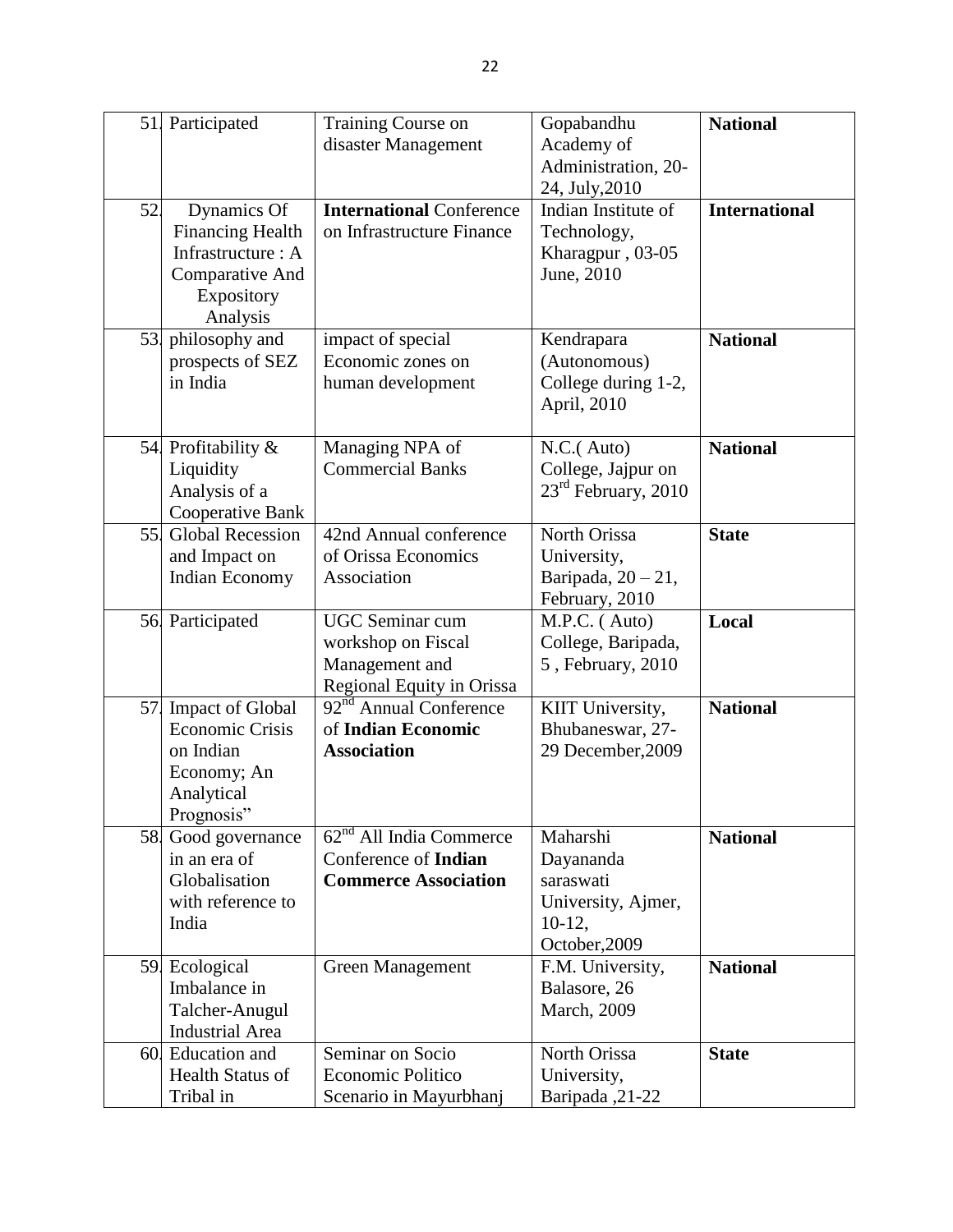|     | Mayurbhanj"                                                                                                                                | and Keonjhar districts                                                                       | March, 2009                                                                                            |                 |
|-----|--------------------------------------------------------------------------------------------------------------------------------------------|----------------------------------------------------------------------------------------------|--------------------------------------------------------------------------------------------------------|-----------------|
| 61. | Growth and<br>Employment of<br>Non Farm<br>Sector in Orissa"                                                                               | 41 <sup>st</sup> Annual conference of<br>Orissa Economics<br>Association                     | P.G. Department of<br>A & A Economics<br>, Utkal University,<br>,Bhubaneswar, 14-<br>15 February, 2009 | <b>State</b>    |
|     | 62 Impact of<br>Liberalisation on<br>SSE in Orissa                                                                                         | Capacity building of<br><b>SMEs</b> in Orissa                                                | Fakir Mohan<br>University,<br>Balasore on 13 <sup>th</sup> feb,<br>2009                                | <b>National</b> |
| 63. | Participated as<br><b>Chief Speaker</b>                                                                                                    | <b>State Level Seminar on</b><br><b>Environmental Regulation</b>                             | Swarnachuda<br>College, Balasore,<br>11-12, Feb, 2009                                                  | <b>National</b> |
|     | 64 Dynamics of<br><b>Micro Finance</b><br>and Women<br>Empowerment"                                                                        | Women Empowerment:<br>Strategic planning for<br><b>Rural Development</b>                     | Fakir Mohan<br>University,<br>Balasore, 07-08<br>February, 2009                                        | <b>National</b> |
| 65. | Nature and<br>Dimension of<br>Intervention on<br>Migration in<br>India: Policy<br>Imperatives"                                             | Migration and its impact<br>on Economic<br>Development                                       | North Orissa<br>University,<br>Baripada, 24-25<br>January, 2009                                        | <b>National</b> |
| 66. | Inter Sectoral &<br><b>Inter Class</b><br>Variation in<br>Consumption<br>Pattern- an<br>Econometric<br>Analysis with<br>Dummy<br>Variables | 45 <sup>th</sup> Annual Conference of<br>The Indian Econometric<br><b>Society</b> (TIES)     | Gauhati University,<br>8-10, Jan,09                                                                    | <b>National</b> |
| 67. | Remedies of<br>Child Labour; An<br>Analytical<br>Prognosis"                                                                                | Child Labour Problem in<br>Orissa-remedies for<br>future                                     | Berhampur<br>College, Balasore<br>on $21 - 22$<br>December 2008                                        | <b>State</b>    |
| 68. | Women<br>Employment,<br>Economic<br>Activities &<br>Entrepreneurship<br>in Orissa in post<br>Reform period                                 | 50 <sup>th</sup> annual Conference of<br><b>Indian Society of Labour</b><br><b>Economics</b> | Giri Institute of<br>Development<br>Studies, Lucknow,<br>13-15, Dec, 2008                              | <b>National</b> |
| 69. | Role of Regional<br>Rural Bank in                                                                                                          | Regional rural banks:<br>problems and panacea                                                | <b>K K S Womens</b><br>college, Balasore                                                               | <b>National</b> |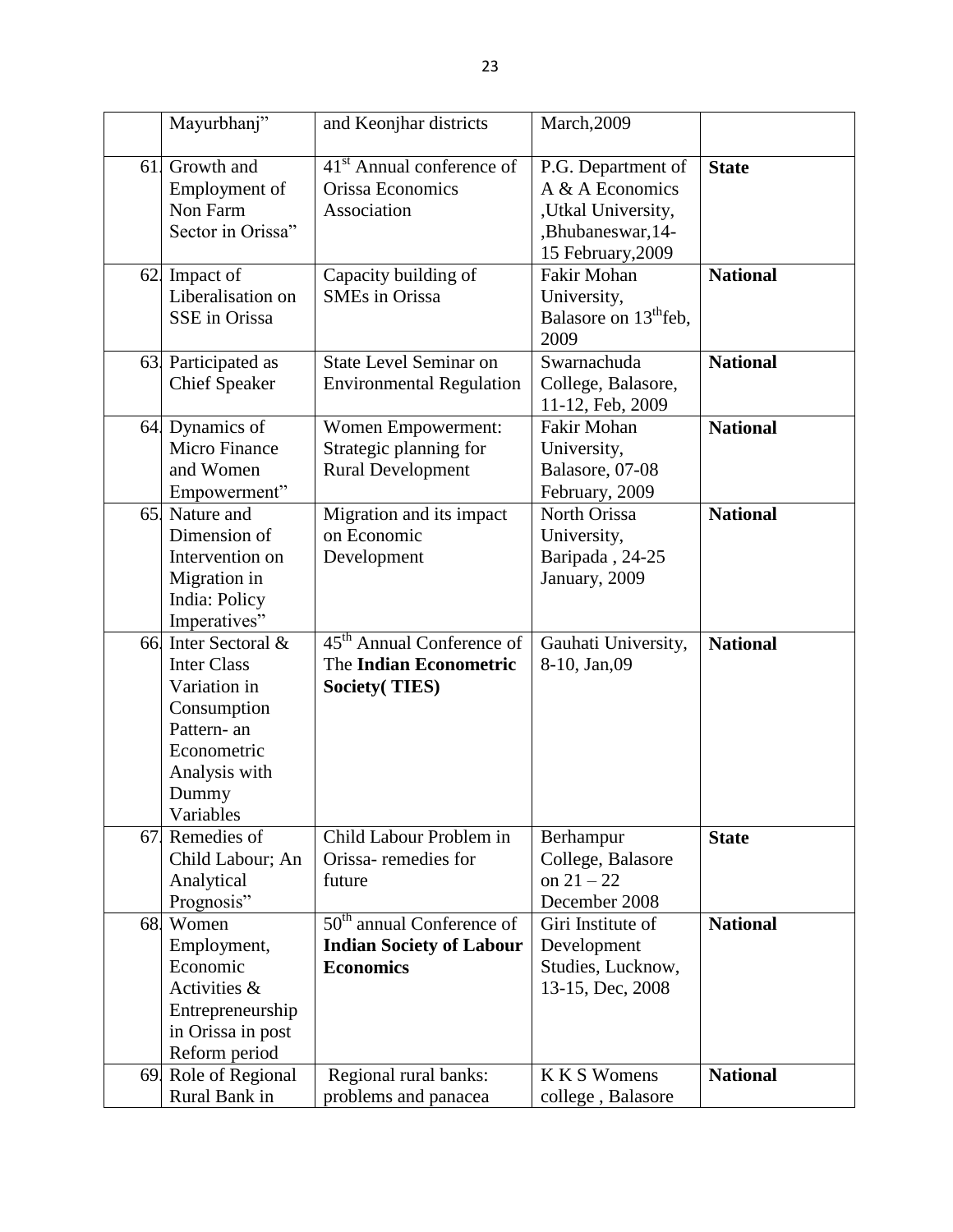|     | Micro Finance                 |                                             | on $28 - 29$ October |                 |
|-----|-------------------------------|---------------------------------------------|----------------------|-----------------|
|     | and Rural<br>Development"     |                                             | , 2008               |                 |
| 70. | Democracy &                   | Development and                             | JayadevBhavan,       | <b>State</b>    |
|     | Women                         | Democracy                                   | Bhubaneswar by J.    |                 |
|     | Enterprenuership              |                                             | P. N. Institute of   |                 |
|     | in India                      |                                             | Development          |                 |
|     |                               |                                             | Economics and        |                 |
|     |                               |                                             | Social Studies on    |                 |
|     |                               |                                             | 11 October, 2008     |                 |
|     | 71 Rehabilitation,            | Development,                                | Rourkela Institute   | <b>National</b> |
|     | Resettelement &               | displacement and                            | of Management        |                 |
|     | Socio Economic                | rehabilitation: challenges                  | Studies on $20 - 21$ |                 |
|     | Condition in                  | and opportunities,                          |                      |                 |
|     |                               | sponsored by Indian                         | September, 2008      |                 |
|     | <b>Talcher Mining</b><br>Area | <b>Economics Association</b>                |                      |                 |
| 72. | Tribal Health in              | Human health &                              |                      | <b>State</b>    |
|     | Orissa <sup>"</sup>           |                                             | Chitroda College,    |                 |
|     |                               | economic development of<br>tribal in Orissa | Mayurbhanj on 16     |                 |
|     |                               |                                             | $-17$ , August, 2008 |                 |
| 73. | Participated                  | Orientation Programme on                    | Madhusudan           | <b>State</b>    |
|     |                               | Cooperative $&$                             | Institute of         |                 |
|     |                               | Environment for the                         | Cooperative          |                 |
|     |                               | <b>Faculty Members</b>                      | Management, 26-      |                 |
|     |                               |                                             | 28, June, 2008       |                 |
| 74. | NREGS and                     | <b>Agriculture and Rural</b>                | Kendrapara           | <b>National</b> |
|     | Rural                         | Development                                 | College, Orissa      |                 |
|     | Development                   |                                             |                      |                 |
|     | 75 Participated               | <b>Global Skill Enhancement</b>             | Infosys,             | <b>National</b> |
|     |                               | Programme                                   | Bhubaneswar, 23      |                 |
|     |                               |                                             | August to $4th$      |                 |
|     |                               |                                             | july, 2007           |                 |
|     | 76 Privatisation and          | Privatisation- Its Impact                   | Indira Gandhi        | <b>National</b> |
|     | Macro economic                | on Indian Economy                           | Mahila               |                 |
|     | balances in India             |                                             | Mahavidyalaya,       |                 |
|     |                               |                                             | Jajpur Road, 2-3,    |                 |
|     |                               |                                             | May, 2007            |                 |
| 77  | Autonomous                    | 39 <sup>th</sup> Annual Conference,         | UNS College,         | <b>State</b>    |
|     | Colleges in Orissa            | Orissa Economics                            | Jajpur, 13-14,       |                 |
|     |                               | Association                                 | January, 2007        |                 |
| 78. | <b>Self Financing</b>         | <b>National Conference on</b>               | UNS College,         | <b>National</b> |
|     | Courses and                   | <b>Resourse Mobilisation in</b>             | Mugupal, 14-15,      |                 |
|     | Resourse                      | <b>Higher Education</b>                     | Jan, 2007            |                 |
|     | Mobilisation"                 |                                             |                      |                 |
| 79. | Micro Finance                 | Role of Micro Finance                       | S.G. College,        | <b>National</b> |
|     | and Self Help                 | Institutions                                | Jajpur, 03, Dec,     |                 |
|     | Groups                        |                                             | 2006                 |                 |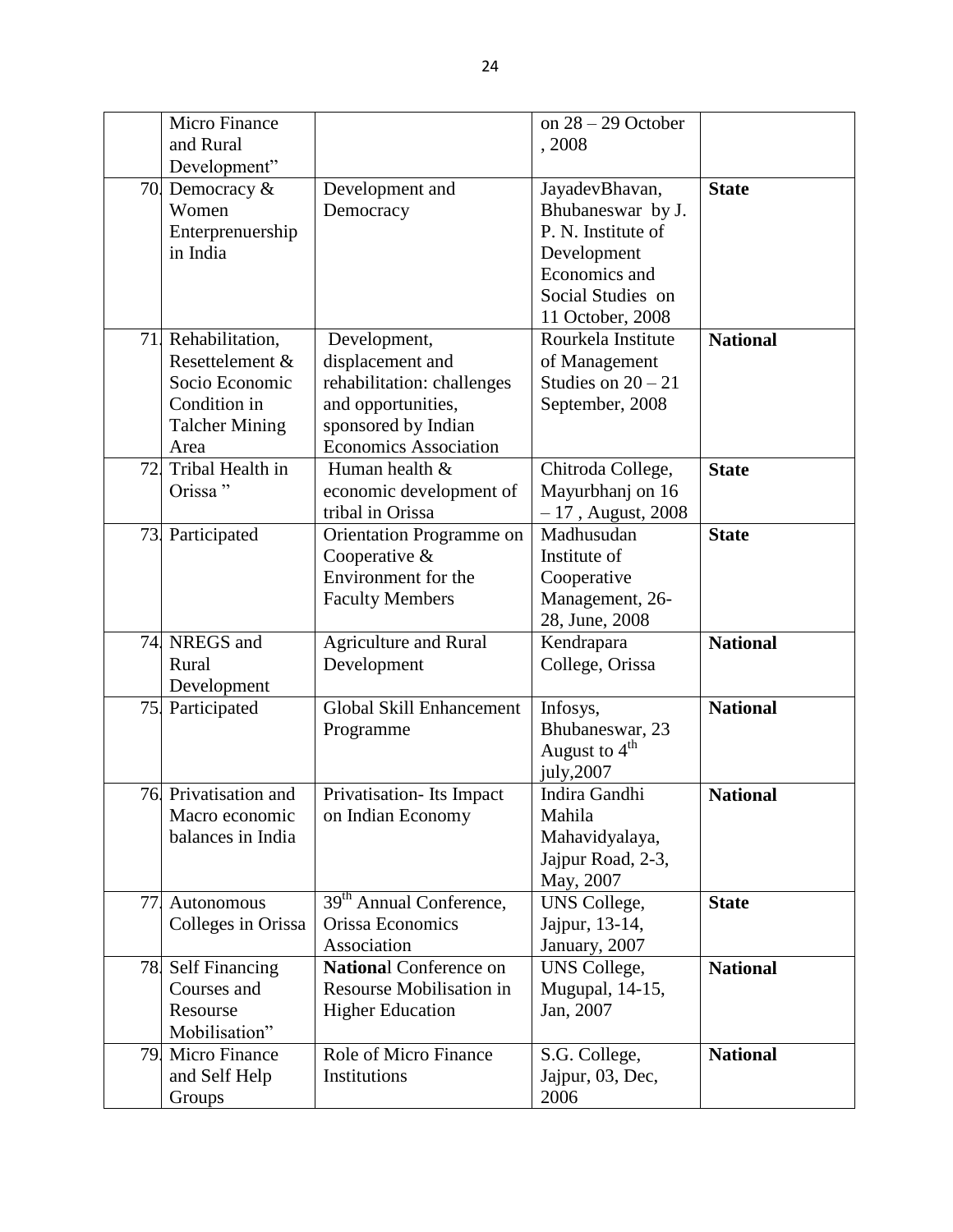|     | 80 Participated      | Orientation Course on                     | <b>Board Of</b>          | <b>National</b> |
|-----|----------------------|-------------------------------------------|--------------------------|-----------------|
|     |                      | Basics of Commerce and                    | Secondary                |                 |
|     |                      | Home Management                           | Education, Orissa,       |                 |
|     |                      |                                           | 16-20, October,          |                 |
|     |                      |                                           | 2006                     |                 |
|     | 81 Presented a paper | $\overline{38^{th}}$ Annual Conference of | F.M. College,            | <b>National</b> |
|     |                      | Orissa Economics                          | Balasore, 13-14,         |                 |
|     |                      | Association                               | January, 2006            |                 |
|     | 82 Presented a paper | <b>State Level Conference on</b>          | N.C. College,            | <b>National</b> |
|     |                      | Polythene, Environment                    | Jajpur, 13, August,      |                 |
|     |                      | and Sustainable                           | 2004                     |                 |
|     |                      | Development of Orissa                     |                          |                 |
|     | 83 Participated      | Training Programme on                     | <b>OSDMA &amp; Utkal</b> | <b>National</b> |
|     |                      | Disaster Preparedness and                 | University, 12-14,       |                 |
|     |                      | Management                                | June, 2003               |                 |
|     | 84 Participated      | Leadership Development                    | CYSD,                    | <b>National</b> |
|     |                      | Programme for NSS                         | Bhubaneswar, 2-5,        |                 |
|     |                      | Personnel                                 | Dec, 2002                |                 |
|     | 85 Participated      | <b>Institute on Human</b>                 | Ecumenical               | <b>National</b> |
|     |                      | <b>Rights</b>                             | Christian Centre,        |                 |
|     |                      |                                           | Bangalore,               |                 |
|     |                      |                                           | 11-20, 1997              |                 |
| 86. | Consumerism and      | <b>National Seminar</b>                   | Ecumenical               | <b>National</b> |
|     | Globalisation:       |                                           | Christian Centre,        |                 |
|     | Socio-Economic       |                                           | Bangalore, 26-29,        |                 |
|     | Consequences         |                                           | May, 1997                |                 |
|     | and Lessons for      |                                           |                          |                 |
|     | India                |                                           |                          |                 |

# **22. Invited lectures delivered:**

| Sl. | Title of Lecture            | Title of Conference /   | Organized by       | Date       |
|-----|-----------------------------|-------------------------|--------------------|------------|
| No. | <b>Academic Session</b>     | Seminar etc.            |                    |            |
| 1.  | <b>Chief Speaker</b>        | <b>Autonomy Seminar</b> | P.N. College,      | 18/01/2020 |
|     |                             |                         | Khurdha            |            |
|     |                             |                         |                    |            |
| 2.  | Delivered Two               | Workshop on             | <b>KISS</b>        | 21/01/2020 |
|     | Lectures on Use of          | Capacity Building       | University,        |            |
|     | SPSS for                    |                         | <b>Bhubaneswar</b> |            |
|     | <b>Statistical Analysis</b> |                         | 13-25 Jan,         |            |
|     | <sub>on</sub>               |                         | 2020               |            |
|     |                             |                         |                    |            |
| 3.  | Delivered Two               | Research                | <b>KISS</b>        | 10/02/2020 |
|     | <b>Lectures on SPSS</b>     | Methodology             | University,        |            |
|     | for Statistical             | Workshop for Social     | Bhubaneswar        |            |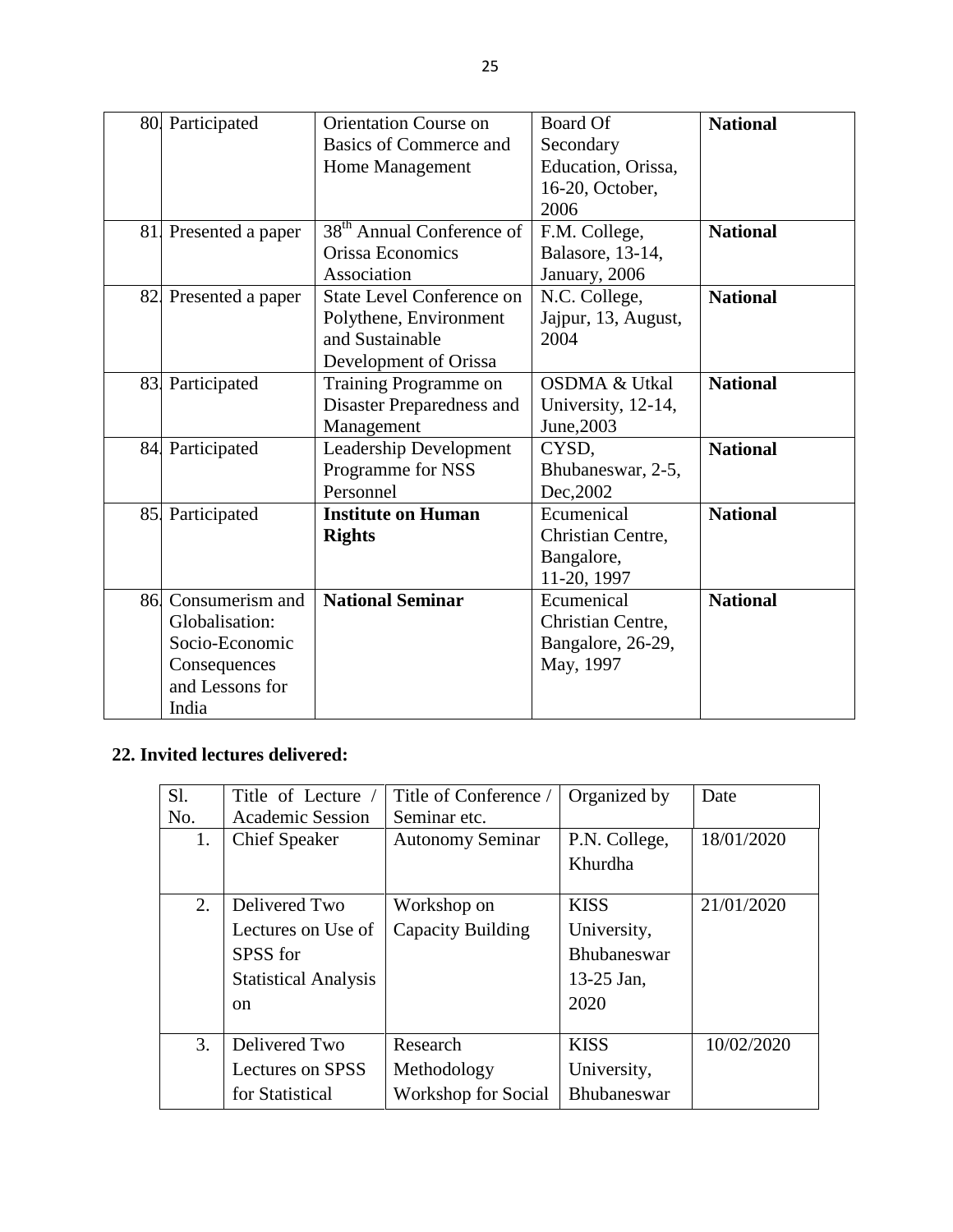|                  | Analysis &                 | Sciences funded by                 | 06 - 15 Feb,       |                 |
|------------------|----------------------------|------------------------------------|--------------------|-----------------|
|                  | Review of                  | <b>ICSSR</b>                       | 2020               |                 |
|                  | Literature                 |                                    |                    |                 |
| $\overline{4}$ . | Chaired a                  | $52nd$ Annual                      | Parala             | 08-09 Feb,      |
|                  |                            |                                    |                    |                 |
|                  | <b>Technical Session</b>   | Conference of                      | Maharaja           | 2020            |
|                  |                            | Orissa Economics                   | Engineering        |                 |
|                  |                            | association                        | College,           |                 |
|                  |                            |                                    | Berhampur          |                 |
| 5.               | <b>Abstract Writing</b>    | Contemporary                       | Odisha             | 21/02/2020De    |
|                  | and Data Analysis          | Research                           | Gabesana           | livered Two     |
|                  |                            | Methodology in                     | Chakra,            | Lectures on     |
|                  |                            | Social Sciences:                   | Bhubaneswar        | Use of SPSS     |
|                  |                            | Theories and                       | at NCDS,           | for Statistical |
|                  |                            | Practices,                         |                    | Analysis        |
|                  |                            |                                    | Bhubaneswar        |                 |
| 6.               | Delivered Two              | Research                           | KSOM, KIIT         | 29/02/2020      |
|                  | Lectures on                | Methodology                        | University,        |                 |
|                  | Quantitative Data          | Workshop                           | Bhubaneswar        |                 |
|                  | <b>Analysis Using</b>      |                                    |                    |                 |
|                  | <b>SPSS</b>                |                                    |                    |                 |
|                  |                            |                                    |                    |                 |
| 7.               | Two Lectures<br>on         | Recent Advances in                 | <b>KIIT</b>        | $14-15$ ,       |
|                  | Review<br>of<br>Literature | Research                           | University,        | January, 2019   |
|                  | and<br>Data Analysis       | Methodology                        |                    |                 |
| 8.               | Review<br>of               | Research                           | Berhampur          | $12 - 16$       |
|                  | Literature                 | Methodology                        | University,        | Feb, 2019       |
|                  |                            | Workshop,                          |                    |                 |
|                  |                            |                                    |                    |                 |
| 9.               | Organising                 | International                      | Berhampur          | 2-3 Feb, 2019   |
|                  | $\&$<br>Secretary          | Conference<br>on                   | University         |                 |
|                  | Speaker                    | Socio-economic                     |                    |                 |
|                  |                            | Impact of Climate<br>Change<br>and |                    |                 |
|                  |                            | Urbanisation                       |                    |                 |
| 10.              | Organising                 | Increasing Inequality              | <b>YSD</b><br>&    | 9<br>March,     |
|                  | Secretary<br>$\&$          | in India                           | <b>OXFAM</b><br>at | 2019            |
|                  | Speaker                    |                                    | Berhampur          |                 |
|                  |                            |                                    | University         |                 |
|                  |                            |                                    |                    |                 |
| 11.              |                            | Trafficking,<br>Human              | ISRD-Child         | 16 Sept, 2018   |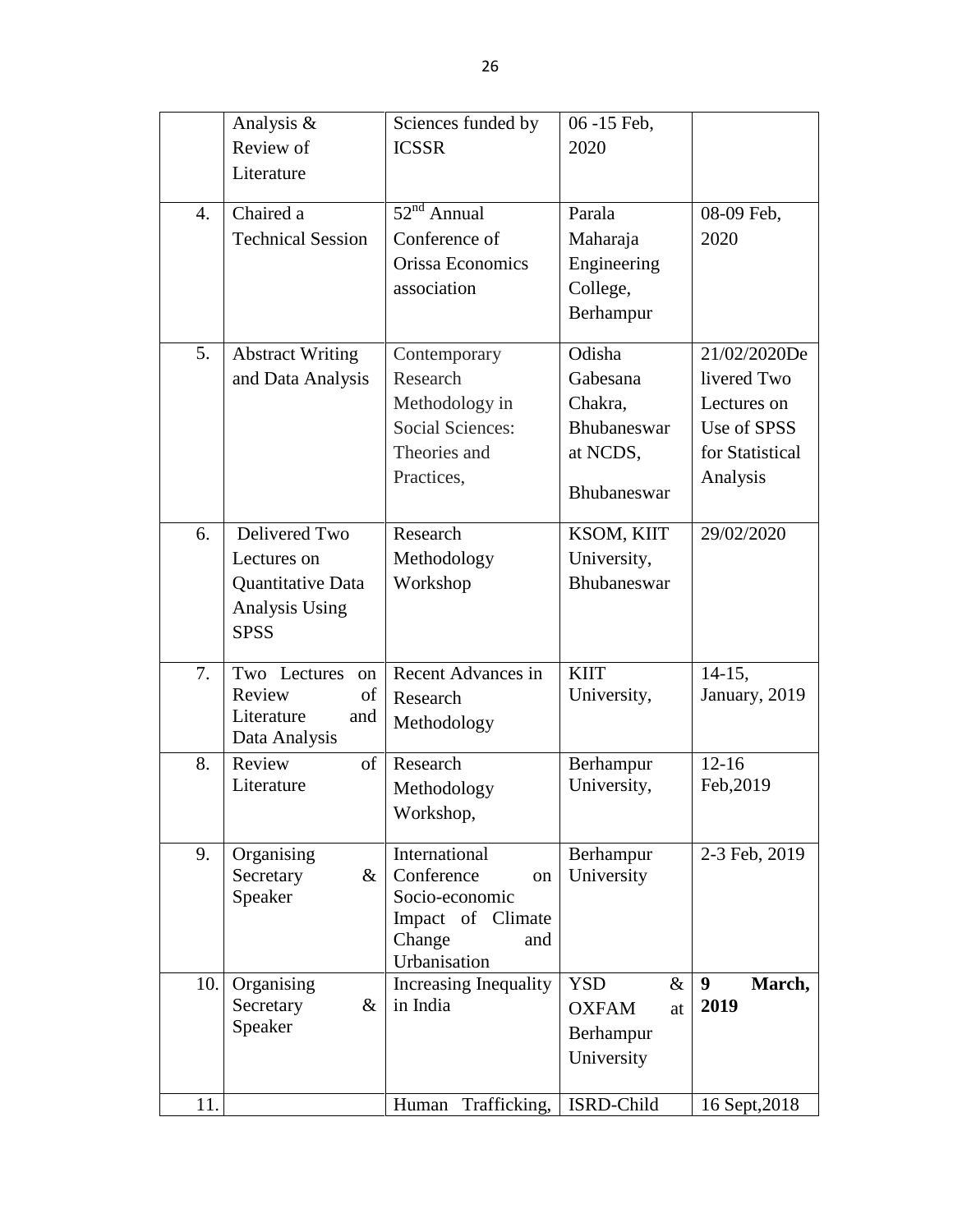|     |                                                                                                | <b>Challenges Ahead</b>                                                                                                       | Line,<br>Berhampur                                    |                                                       |
|-----|------------------------------------------------------------------------------------------------|-------------------------------------------------------------------------------------------------------------------------------|-------------------------------------------------------|-------------------------------------------------------|
| 12. | Demonitisation<br>in<br>India:<br>Myth<br><b>or</b><br>Reality                                 | <b>State Level Annual</b><br>Conference of South<br>Orissa Economics<br>Assiciation                                           | Hinjilikatu<br>College,                               | 5 <sup>th</sup> Jan, 2017                             |
| 13. | Quantitative<br>Data<br>Analysis                                                               | Research<br>Methodology<br>Workshop                                                                                           | Kalinga<br>Institute of<br>Technology,<br>Bhubaneswar | 28-29,<br>July, 2017                                  |
| 14. | Technology<br>and<br>innovation                                                                | <b>National Seminar</b>                                                                                                       | Kalam<br>Institute of<br>Technology,<br>Berhampur     | 8-9,<br>April, 2017                                   |
| 15. | Lectures<br>6<br><sub>on</sub><br>Literature Review,<br>SPSS,<br>Proposal<br>Writing, abstract | Research<br>Methodology<br>Workshop                                                                                           | Mid<br>Western<br>University,<br>Surkhet, Nepal       | $11-13,$<br>August, 2017                              |
| 16. | Acted as Chief<br>Speaker on Tribal<br>Education<br>Problems and<br><b>Strategies</b>          | UGC sponsored<br>National Seminar on<br><b>Educational Status</b><br>of Tribals in India, A<br>Special reference to<br>Odisha | S C B, Degree<br>College,<br>Ragdha,<br>Mayurbhanj,   | $6 - 7$<br>September,<br>2016                         |
| 17. | Acted as Chief<br>Speaker and<br>Chairman in<br><b>Technical Session</b>                       | UGC sponsored<br>National Seminar on<br>Technology,<br>Innovation &<br>Knowledge<br>Economy<br>Challenges $\&$<br>Prospects   | Kendrapara<br>(Autonomous)<br>College,<br>Kendrapada  | $28^{\text{th}}$ &<br>29th<br>August 2016             |
| 18. | Acted as Chief<br>Speaker on Tribal<br>Education<br>Problems and<br><b>Strategies</b>          | UGC sponsored<br>National Seminar on<br><b>Educational Status</b><br>of Tribals in India, A<br>Special reference to<br>Odisha | S C B, Degree<br>College,<br>Ragdha,<br>Mayurbhanj,   | $6 - 7$<br>September,<br>2016                         |
| 19. | Acted as Chief<br>Speaker and<br>Chairman in<br><b>Technical Session</b>                       | National Seminar on<br>Technology,<br>Innovation &<br>Knowledge                                                               | Kendrapara<br>(Autonomous)<br>College,<br>Kendrapada  | $28^{\text{th}}$ &<br>29 <sub>th</sub><br>August 2016 |